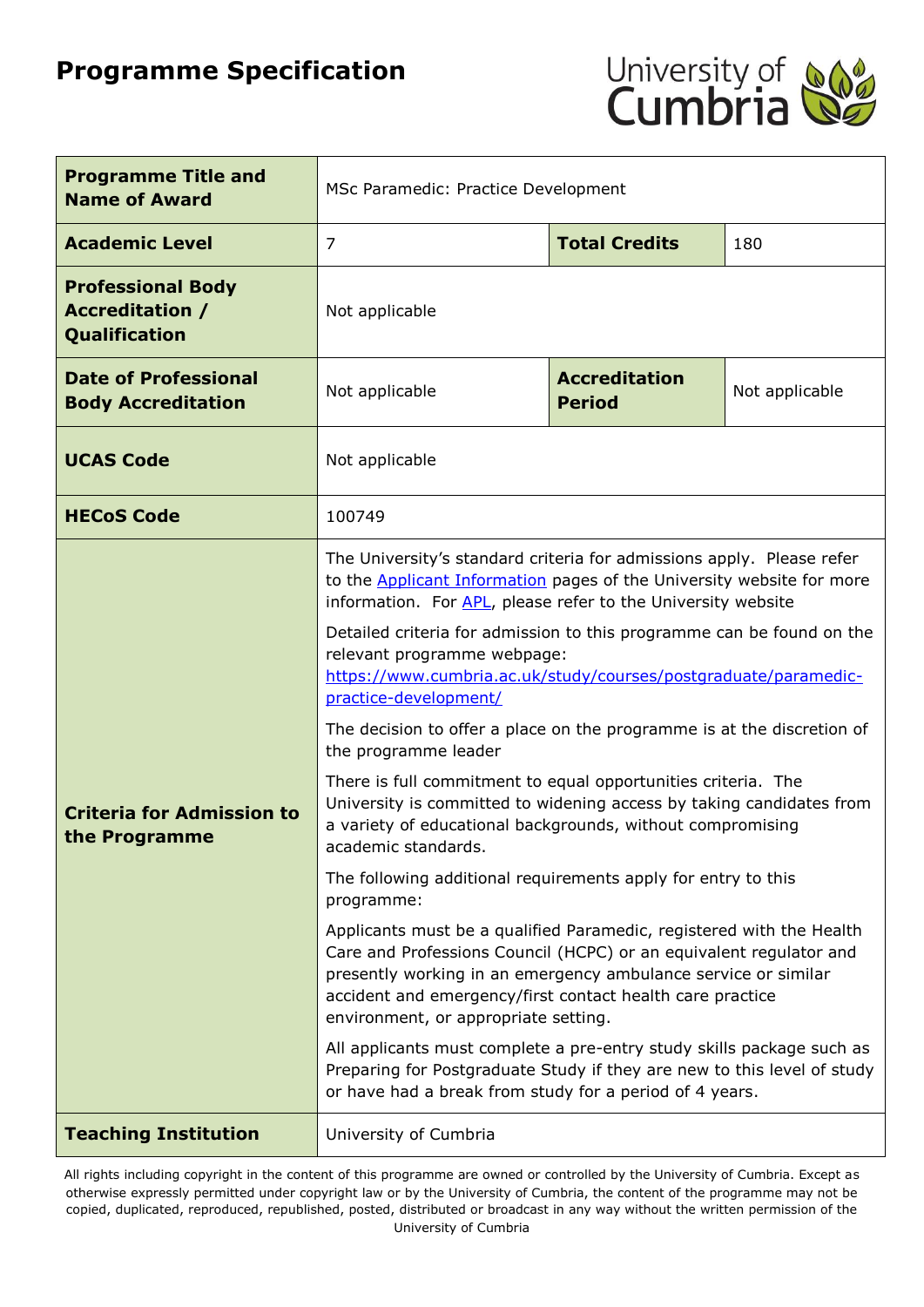| <b>Owning Institute</b>                           | Institute of Health                                                                                                                                                                                      |                     |  |
|---------------------------------------------------|----------------------------------------------------------------------------------------------------------------------------------------------------------------------------------------------------------|---------------------|--|
| <b>Programme delivered in</b><br>conjunction with | Not applicable                                                                                                                                                                                           |                     |  |
| <b>Principal Mode of</b><br><b>Delivery</b>       | Blended Learning, Distance Learning                                                                                                                                                                      |                     |  |
| <b>Pattern of Delivery</b>                        | Full-Time, Part-Time                                                                                                                                                                                     |                     |  |
|                                                   | Total weeks of study:                                                                                                                                                                                    | 36 weeks            |  |
|                                                   | Delivery pattern:                                                                                                                                                                                        | $3 \times 12$ weeks |  |
|                                                   | Standard semester dates:                                                                                                                                                                                 | Non-standard        |  |
| <b>Delivery Site(s)</b>                           | All UoC campuses, approved partner locations, or off-site at employer<br>premises (subject to the policy for off-site delivery)                                                                          |                     |  |
| <b>Programme Length</b>                           | Full-Time: 2 years standard, 5 years maximum<br>Part-Time: 4 years standard, 5 years maximum                                                                                                             |                     |  |
| <b>Exit Awards</b>                                | You may be awarded one of the following Exit Awards if you fail to<br>achieve the requirements of the full programme.<br>PGDip Paramedic: Practice Development<br>PGCert Paramedic: Practice Development |                     |  |
| <b>Period of Approval</b>                         | August 2019 - July 2025                                                                                                                                                                                  |                     |  |

This programme has been approved (validated) by the University of Cumbria as suitable for a range of delivery modes, delivery patterns, and delivery sites. This level of potential flexibility does not reflect a commitment on behalf of the University to offer the programme by all modes/patterns and at all locations in every academic cycle. The details of the programme offered for a particular intake year will be as detailed on the programme webpage.

### **Cumbria Graduate Attributes**

Throughout your studies, you will be provided with the skills and knowledge relevant to the global workplace. All successful graduates of the University of Cumbria will be:

- Enquiring and open to change
- Self-reliant, adaptable and flexible
- Confident in your discipline as it develops and changes over time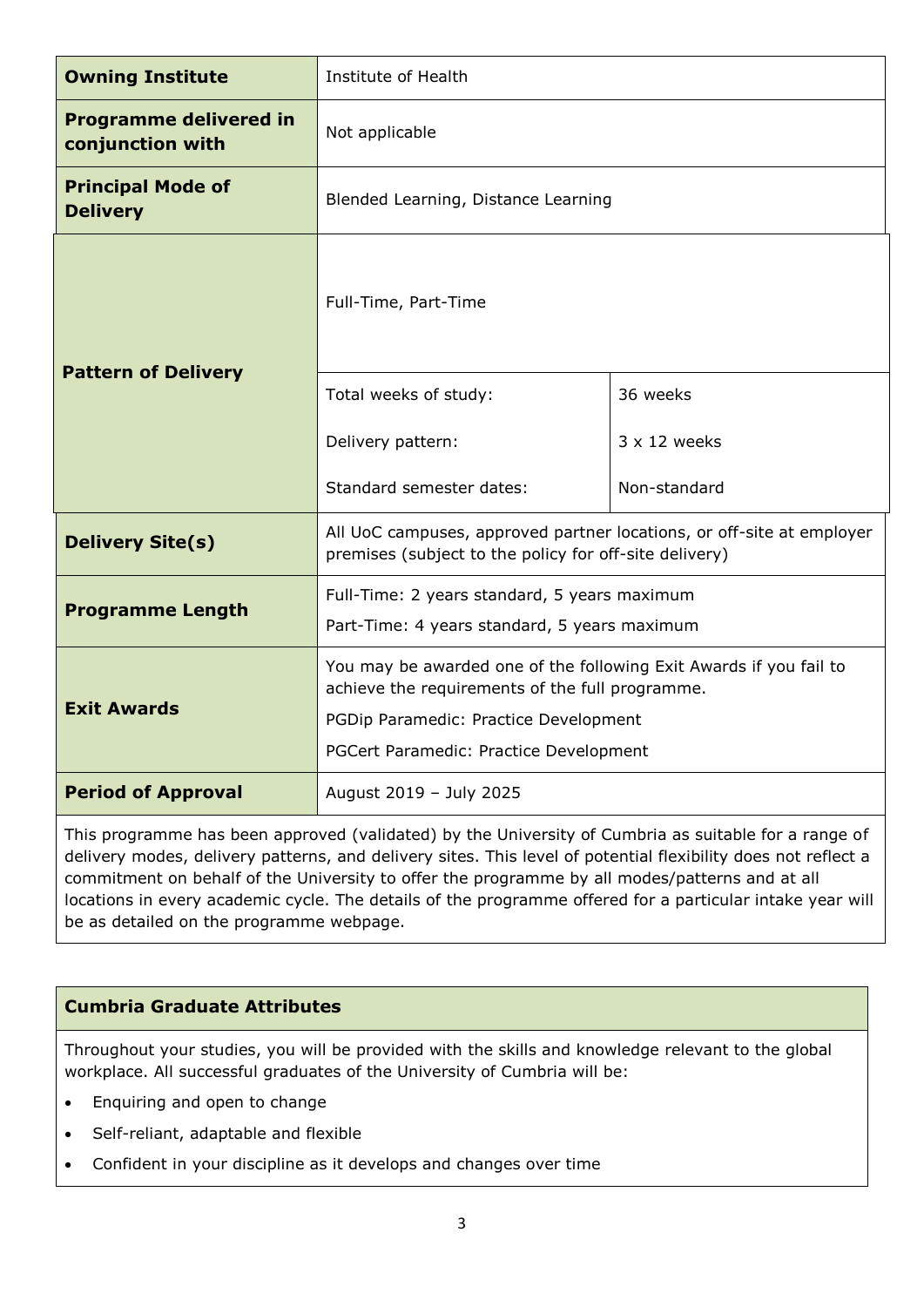- Capable of working across disciplines and working well with others
- Confident in your digital capabilities
- Able to manage your own professional and personal development
- A global citizen, socially responsible and aware of the potential contribution of your work to the cultural and economic wellbeing of the community and its impact on the environment
- A leader of people and of places
- Ambitious and proud

# **Programme Features**

Our long-established Practice Development Framework comprises tailor-made continuing professional development (CPD) for all healthcare professionals including nurses, occupational therapists, physiotherapists, radiographers, paramedics as well as unregistered staff working in the health, wellbeing and social care sector. Programmes within the framework have been designed to meet the needs of anyone interested in developing their professional and personal knowledge and expertise to develop excellence in practice within community, workplace and health and social care settings. Studying with us you will be offered the opportunity of tailoring your own programme of study, consisting of single modules, short courses or full programmes of study. Delivery is flexible involving online distance learning and/or on campus study. Potentially, credits from other programmes you have studied can be taken into account and there are flexible funding options available, with the option to pay on a module-by-module basis or via a student loan where appropriate.

Programmes within the Practice Development Framework provide accessible higher education opportunities at a level which is appropriate to you, the student. The programmes utilise a collaborative approach in the provision of inclusive person-centred continuing professional development education, which is responsive to market demand and which has been developed following extensive engagement with employers, current students and external commissioners. Whilst undertaking this programme of study, you will be introduced to and experience the process of transformative learning, founded upon personal critical reflection which will develop you as a knowledgeable, flexible, enquiring practitioner, capable of problem solving and leading innovative approaches.

Your programme *"will include content which is relevant to the world of work, emphasising problemsolving and the interaction of theory and practice. It will challenge you intellectually, promoting independence and confidence"* (University of Cumbria, Learning, Teaching and Assessment Strategy [LTA] 2017-22). Equally focussing upon one of the key themes from the same strategy we aim to *"provide an environment for the development of professionally relevant, research informed and innovative programmes".* This theme not only provides a foundation for your chosen area of study, but it also recognises the importance of using a clear educational curriculum model and framework to structure your programme, with you as the learner being central to this process.

Focussing on the knowledge and skills required for your employment, the curriculum accommodates the latest contemporary practice developments, key elements of reflective practice and transformative learning. Our University of Cumbria graduate attributes recognise the importance of you being *"self-reliant, adaptable and flexible"* in your thinking and practice. This will be reflected in developing and enhancing your skills of enquiry and encouraging you to be *"open to change"*  embracing the principles which underpin transformative learning. Our collaborative approach to learning has underpinned Practice Development programmes for many years and moving forward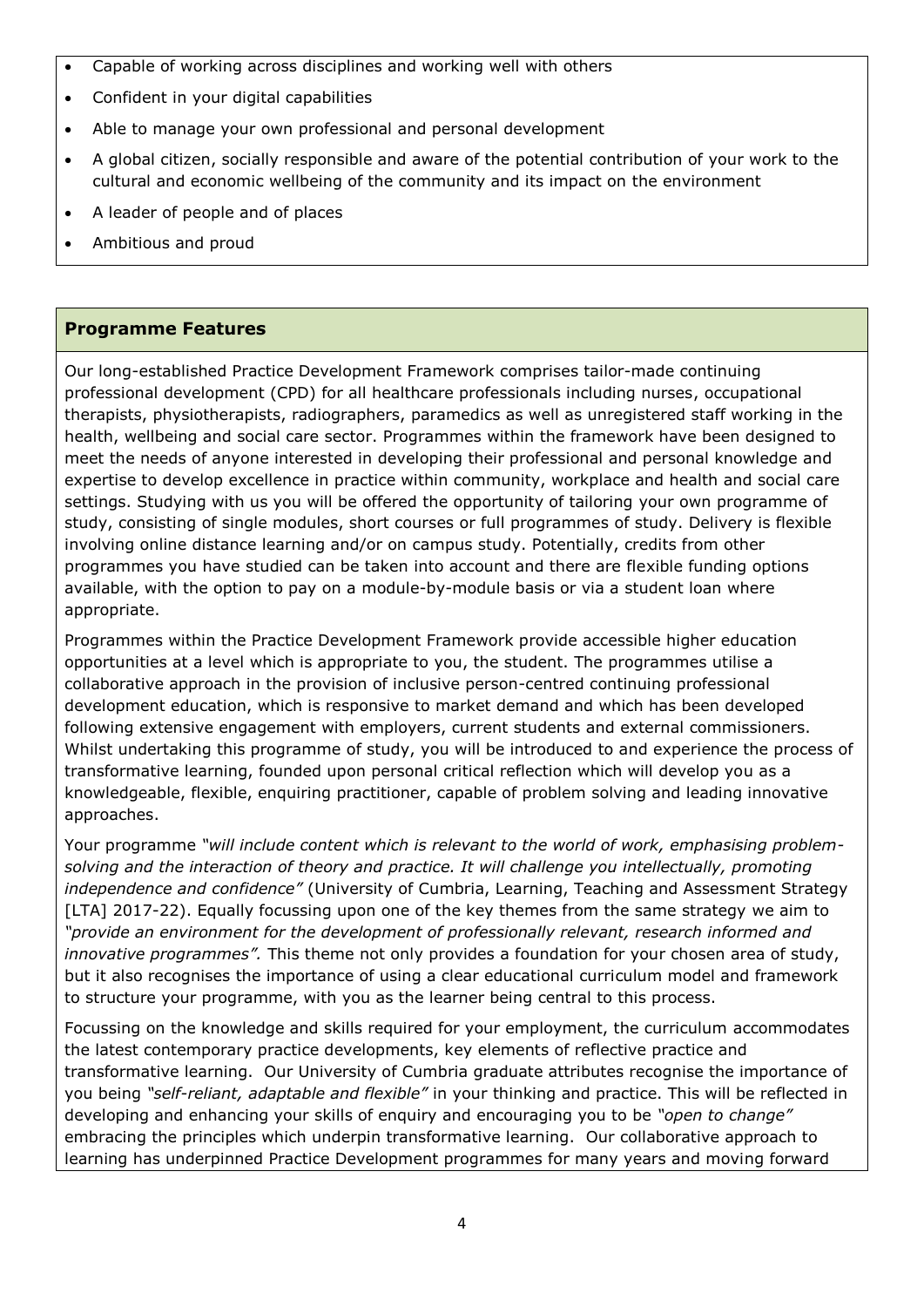together we can support you as you adopt and benefit from the transformative learning process, which indicates an ongoing change and reflects the importance of life-long learning.

Managed by an overall framework leader, with individual programme leaders for each target award, the Practice Development Framework is based on the principles of credit accumulation (and transfer), flexibility and choice. You may be able to transfer existing internal (University of Cumbria) credit into your award, providing you can demonstrate currency and applicability of the credit to the award. Each programme incorporates a pre-determined selection of relevant health, wellbeing and social care modules which have been validated for stand-alone delivery. You will have the opportunity to accumulate credit through the completion of those modules which are most appropriate to you and your practice. The number and type of modules will depend on your desired target award. For those students studying on a module-by-module basis, once the appropriate amount of credit has been acquired, you will be able to transfer the credit into a named award (providing you meet the entry criteria for that award) and providing the requirements in relation to core and optional modules for the award have been achieved.

The Practice Development Framework incorporates a variety of bespoke negotiated and work based learning modules which have been explicitly designed to meet the needs of learners who are already working in a wide range of practice situations. Flanagan *et al* (2000) describe work-based learning as a means for integrating university level learning with learning from experience in the workplace, the bringing together of self-knowledge, expertise at work and formal knowledge. Work-based learning is a learning process rather than a teaching process, which encourages you to take responsibility for your own learning and develops attitudes and skills towards lifelong learning (Chapman and Howkins, 2003). These 'shell' modules allow you to undertake focussed study, relevant to you and your place of work which is directed by a pre-determined set of generic learning outcomes to ensure academic rigour and consistency is maintained. The nature of the content and assessed work will be determined cooperatively by you and / or your employer (where relevant) and a designated subject tutor.

Proposals to undertake either negotiated (NL) or work based learning (WBL) are submitted to the module leader for approval during the preceding semester. A designated subject tutor is appointed to supervise your study. Working with your tutor, you will agree a learning contract, specifying the exact focus and content of your NL / WBL module. This will detail your personal aims and specify the learning outcomes and agreed assessment activities which you will undertake in order to fully address the generic, pre-determined learning outcomes. Your tutor will assist you to identify key learning resources related to the area of study.

The assessment activity will be appropriate to the module content and may include an assessment of skills as well as knowledge, as appropriate to the subject of the NL/WBL. The learning contract will be submitted as part of the final coursework. For WBL, a practice-designated mentor will provide support and guidance within your workplace, the exact nature of this support will be agreed within the learning contract and approved by the tutor.

In the case of the **MSc Paramedic: Practice Development**, you will be required to have undertaken the following core modules:

- Leadership Through Transformational Learning (20 credits)
- Research Methods (20 credits)
- Dissertation (40 or 60 credits)

The remaining credits may be selected from the list of optional modules which is appended to this programme specification to a total of 180 credits. The dedicated list of optional modules reflects the diverse settings within which paramedics can opt to work and the College of Paramedics (2018) four pillars of the Paramedic Career Framework (Clinical Practice, Leadership and Management, Education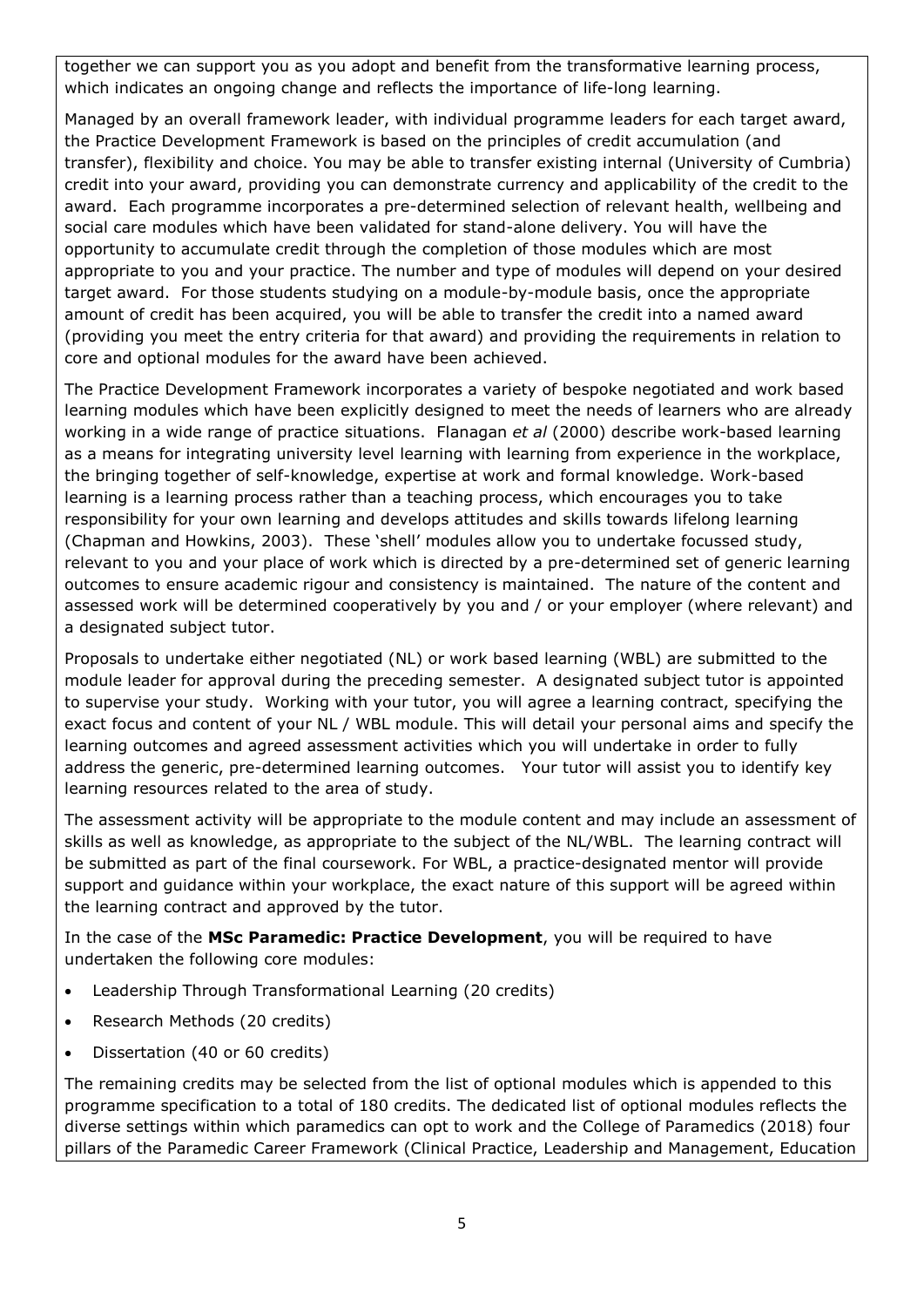and Research and Development). All modules must be relevant to your area of practice and target award and agreed in your personal and professional development plan with your personal tutor.

Our flexible online programme was developed initially in collaboration with local ambulance services and employers to meet the educational needs of paramedics, it will see you gain the qualities and knowledge you need to become a high-calibre professional able to confidently deal with the changing dynamics of the health care economy. With paramedics taking on more in-depth roles in the care of patients, both in and out of the community, taking your knowledge and skills to a higher level will help you deal with the changing challenges whilst improving your career prospects. Our aim is to help you enhance your professional prospects and enable you to play an active role in developing your own practice. Therefore you can study module-by-module from your own home at a time that will fit around your shift pattern and day-to-day commitments. We have extensive experience as CPD distance learning providers. All tutors are experienced paramedics and clinicians within the NHS. Interactive online classrooms give you the opportunity to debate and discuss real-life scenarios and experiences with fellow students, so you won't feel like you are learning alone.

Following completion of the MSc Paramedic: Practice Development programme, the framework can facilitate your continuing professional development via individual modules or short awards. The framework may also be used to prepare you for a PhD application or to undertake research.

#### **Aims of the Programme**

The overall aims of the Programme are to:

- 1. Provide a transformative, postgraduate learning experience for you to advance your academic and professional development through critical self-reflection and reflexivity.
- 2. Enable you to develop a mastery of complex and specialised knowledge and a critical awareness of issues at the forefront of paramedic practice.
- 3. Develop conceptual knowledge and advanced understanding of how techniques of enquiry enable the critical and objective analysis, interpretation and application of research and evidence within your sphere of influence.
- 4. Challenge existing knowledge and facilitate the development of new ideas and new ways of thinking.
- 5. Increase knowledge and leadership skills that will enhance and develop practice.

### **Level Descriptors**

Level Descriptors describe in general terms the expected outcomes you will achieve at each level of study as you progress through your programmes. They describe the relative demand, complexity, depth of learning and learner autonomy associated with a particular level of learning and achievement. The University's Level Descriptors are aligned to the national Framework for Higher [Education Qualifications](http://www.qaa.ac.uk/en/Publications/Documents/qualifications-frameworks.pdf) (FHEQ) and are a key mechanism for ensuring the academic standards of the University's provision.

At Level 7 (Usually Master's level), you will be able to demonstrate that you have the ability:

 To display a systematic understanding of knowledge, and a critical awareness of current problems and/or new insights, much of which is at, or informed by, the forefront of your academic discipline, field of study or area of professional practice.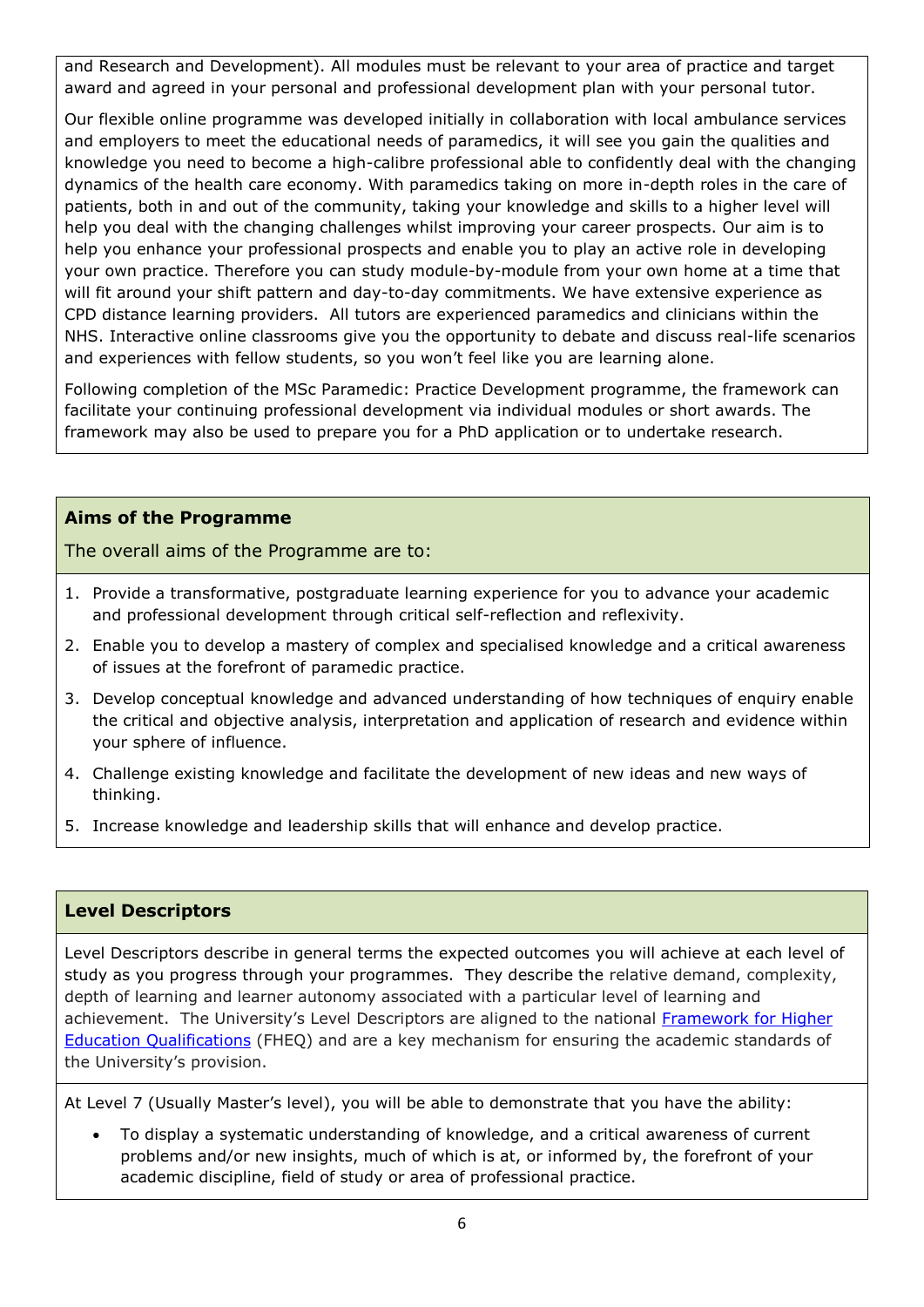- Employ advanced subject-specific and cognitive skills to enable decision-making in complex and unpredictable situations.
- Generate new ideas and support the achievement of desired outcomes.
- Accept accountability for decision making including the use of supervision.
- Analyse complex concepts and professional situations by means of synthesis of personal and work place reflection and data drawn from scholarship and research in the field.

### **Programme Outcomes – Knowledge and Understanding**

The programme provides opportunities for you to develop and demonstrate the following:

#### **After 60 credits of study (PGCert) you will be able to demonstrate understanding of:**

**K1.** The evidence, theories and policy drivers that underpin decision making and judgement in paramedic practice.

**K2.** The holistic nature of paramedic practice, and applying the concepts and frameworks for collaborative and partnership working.

**K3.** The complexities of professional, ethical and legal perspectives relating to paramedic practice, incorporating sensitivity to diversity and cultural issues.

### **After 120 credits of study (PGDip) you will be able to demonstrate understanding of:**

**K4.** The use and evaluation of a wide range of quality sources of evidence relevant to the area of study.

**K5.** Research methods of enquiry relevant to your scope of practice.

**K6.** Concepts and frameworks for collaborative and partnership working.

**K7.** Contemporary and innovative approaches towards leading and developing practice.

#### **After 180 credits of study (MSc) you will be able to demonstrate understanding of:**

**K8.** Originality in the application of knowledge, and the practicalities and skills of conducting research and enquiry within your setting.

**K9.** Critical awareness and new insights into the problems that occur within your area of professional practice or field of study.

# **Programme Outcomes – Skills and other Attributes (including Employability Skills)**

The programme provides opportunities for you to develop and demonstrate the following:

#### **After 60 credits of study (PGCert) you will be able to:**

**S1.** Formulate and complete a structured learning programme aligned to the Knowledge and Skills Framework (where applicable) and / or other appropriate competency standards that are appropriate to your paramedic role.

**S2.** Use initiative in decision making and generate transformative solutions through the synthesis of ideas and information.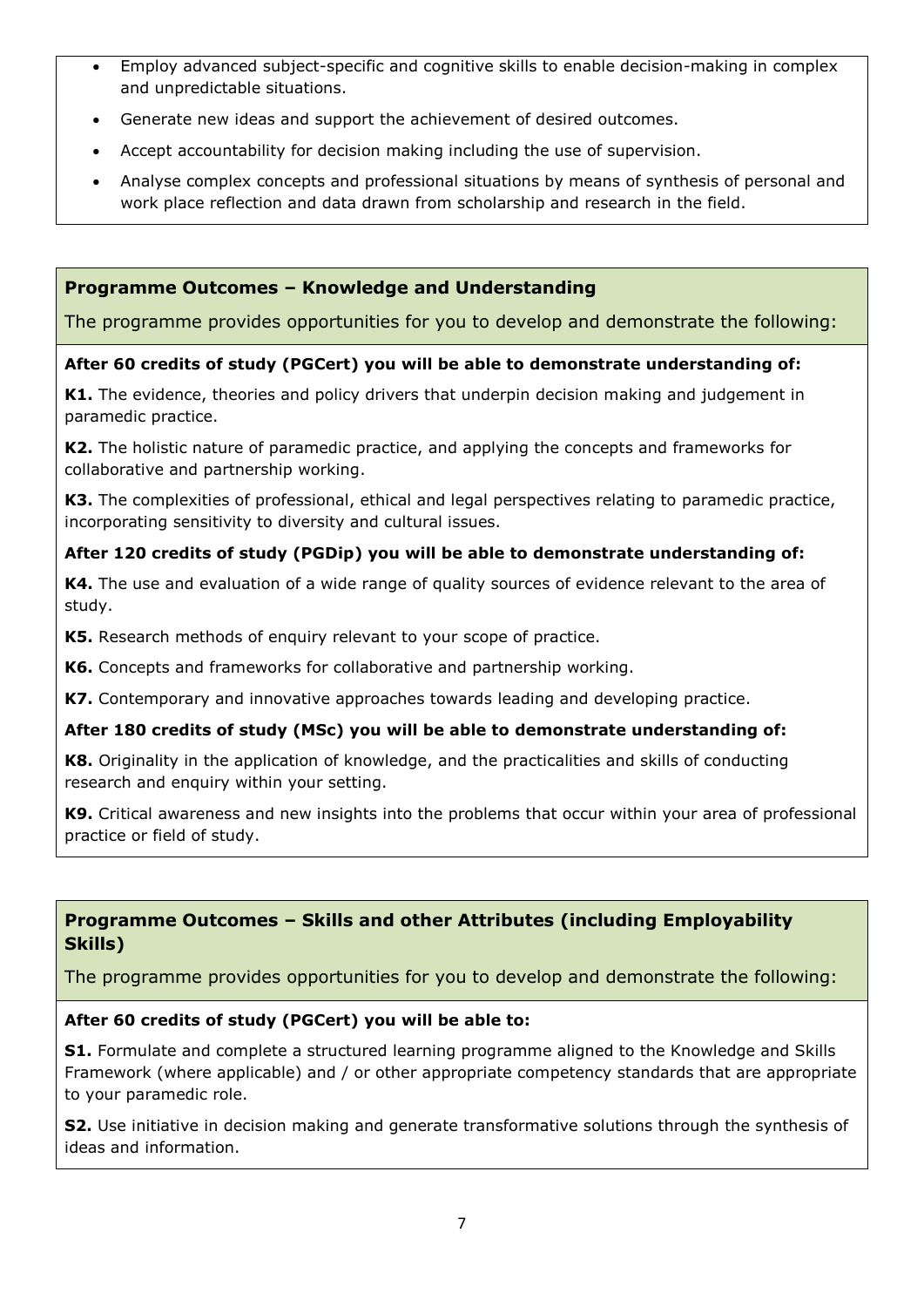**S3.** Communicate effectively and empathically with patients, colleagues and other practitioners in complex and unpredictable situations.

**S4.** Use information technology innovatively for the acquisition and the effective presentation of information.

**S5.** Apply contemporary and innovative approaches towards leading and developing paramedic practice.

# **After 120 credits of study (PGDip) you will be able to:**

**S6.** Analyse complex, incomplete contradictory evidence and judge the appropriateness of the enquiry methodologies used.

**S7.** Carry out research methods of enquiry relevant to your scope of practice.

**S8.** Demonstrate awareness of the knowledge and skills used in leadership to influence practice.

**S9.** Use critical reflexivity to analyse self and own actions to inform personal and professional development.

### **After 180 credits of study (MSc) you will be able to:**

**S10.** Use problem solving skills to promote development of standards within paramedic practice.

**S11.** Plan, design and execute a sustained piece of independent, intellectual work.

# **External and Internal Reference Points**

The following Subject Benchmark Statements and other external and internal reference points have been used to inform the Programme Outcomes:

- Public Health England (2017) consultation document [Facing the Facts, Shaping the Future](https://www.hee.nhs.uk/our-work/workforce-strategy) (a draft health and care workforce strategy for England to 2027)
- [QAA Subject Benchmark Statement: Paramedics](https://www.qaa.ac.uk/docs/qaa/subject-benchmark-statements/sbs-paramedics-16.pdf?sfvrsn=9594f781_12) (2016)
- [College of Paramedics, Post-Registration Career Framework](https://www.collegeofparamedics.co.uk/publications/post-reg-career-framework) (2018)
- [Transforming Urgent and Emergency Care Services in England](https://www.england.nhs.uk/wp-content/uploads/2015/06/trans-uec.pdf) (NHS England, 2015)
- [UoC Learning, Teaching and Assessment Strategy](https://www.cumbria.ac.uk/media/university-of-cumbria-website/content-assets/public/aqs/documents/LearningTeachingAssessmentStrategy.pdf)
- [UoC Strategic Plan 2017-2020](https://www.cumbria.ac.uk/about/publications/strategic-plan/)
- UoC Department of Nursing, Health and Professional Practice Business Plan 2016-2021
- [UoC Academic Regulations and Academic Procedures and Processes](https://www.cumbria.ac.uk/about/organisation/professional-services/academic-quality-and-development/academic-regulations/)

### **Graduate Prospects**

Completion of this programme of study will enhance employability and career prospects. This may manifest in a number of ways, for example, you may use this qualification to gain promotion within your professional role or to develop or extend your sphere of practice.

After completion of this programme, you will be prepared to pursue a career at a more senior level, such as specialist/senior/advanced paramedic, manager, remote paramedic within an alternative health care setting in line with the College of Paramedics Career Framework (2018) and the Urgent and Emergency Care Review.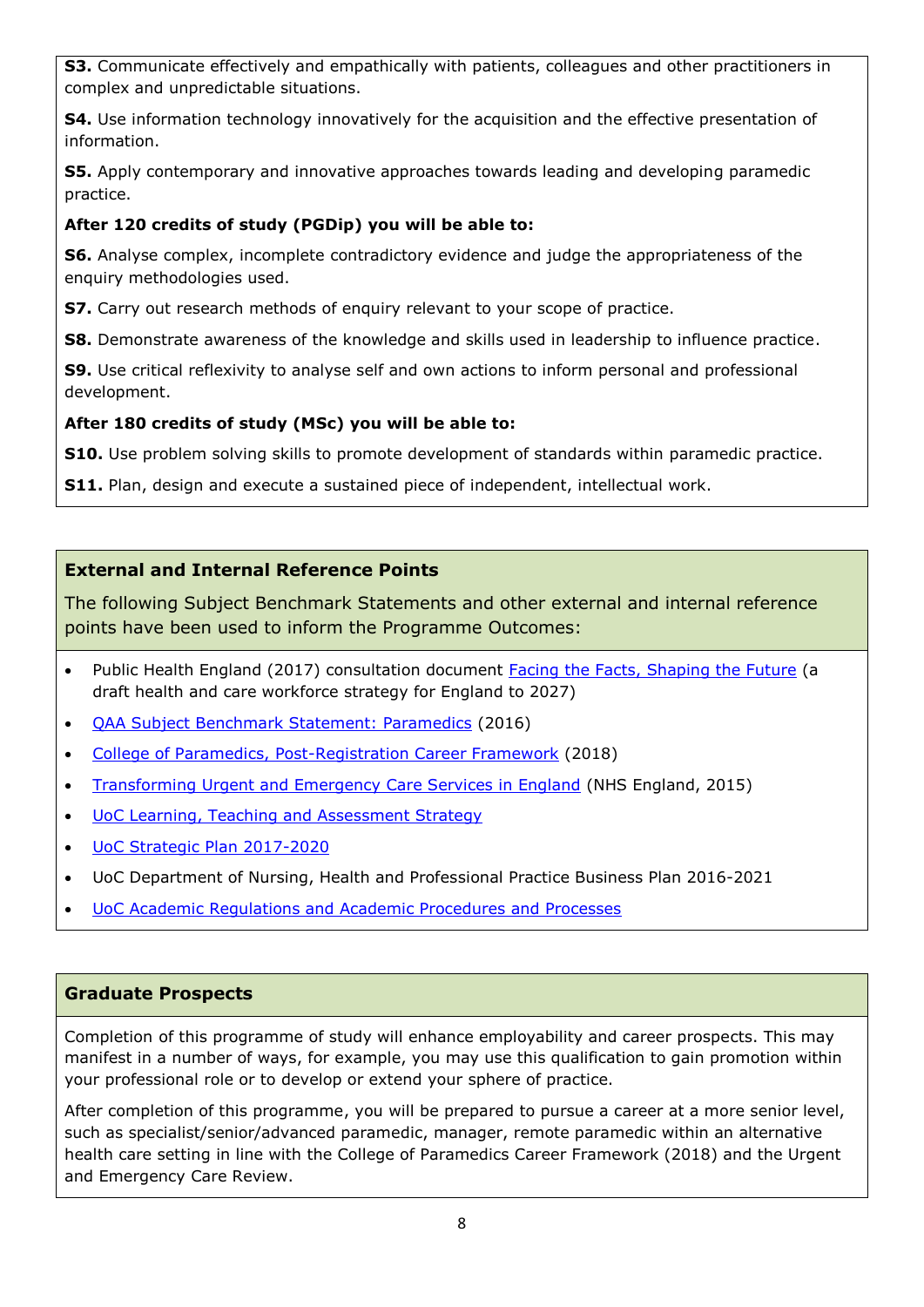# **Learning, Teaching and Assessment Strategies employed to enable the Programme Outcomes to be Achieved and Demonstrated**

As a student at the University of Cumbria, you are part of an inclusive learning community that recognises diversity. You will have opportunities to learn by interacting with others in a collegiate, facilitative and dynamic learning environment. Teaching, assessment and student support will allow equal and equitable opportunities for you to optimise your potential and develop autonomy.

We seek to create a stimulating and innovative community of learning, whether encountered on campus or at a distance. Facilitated by our expert practitioner staff, you will experience a learning environment that is well equipped, flexible, and stimulating.

The University of Cumbria, Learning, Teaching and Assessment Strategy (LTA, 2017-22) underpins all aspects of the Practice Development Framework.

The framework is designed to be flexible, utilising the full range of UoC digital resources and supported communication through learning technology (including online and distributed places for learning). Learning is based in both academic study and practice environments. You are actively facilitated to use, apply and integrate your developing knowledge within your practice and to develop an enquiring, evaluative approach to your study and practice, through a transformative learning experience.

Where specifically included, work based learning is facilitated by a practice designated mentor, supported by the University.

#### **Learning and Teaching Methods will:**

- Promote the development of inclusive practice and address a range of learner types
- *"Scheduled learning and teaching"* encompasses a variety of approaches to learning and teaching across the framework. Strategies include online and / or class-based workshop activities, facilitated discussion and debate, tutorials, guided study and reading, work based learning, reflection on practice
- Use learning technology to promote your learning and achievement, for example through the use of mobile technology, podcasts, webinars
- Provide active learning and social learning opportunities
- Provide appropriate engagement and facilitation models for distance, online and flexible learning students
- Provide opportunities for you to select modules appropriate to your professional context thus fostering employability prospects
- Foster aspiration and career readiness through work-based, experiential and inter-professional learning
- Be relevant to the needs of your workplace, emphasising problem-solving and the interaction of theory and practice
- Use research-informed teaching, drawing on health, social care and workplace knowledge and expertise

The framework is successfully delivered by a team of specialist, experienced lecturers, ensuring learning and teaching methods are contemporary and contextually relevant.

#### **Summative and Formative Assessment Methods:**

Assessment load is minimised for your benefit whilst upholding robust academic standards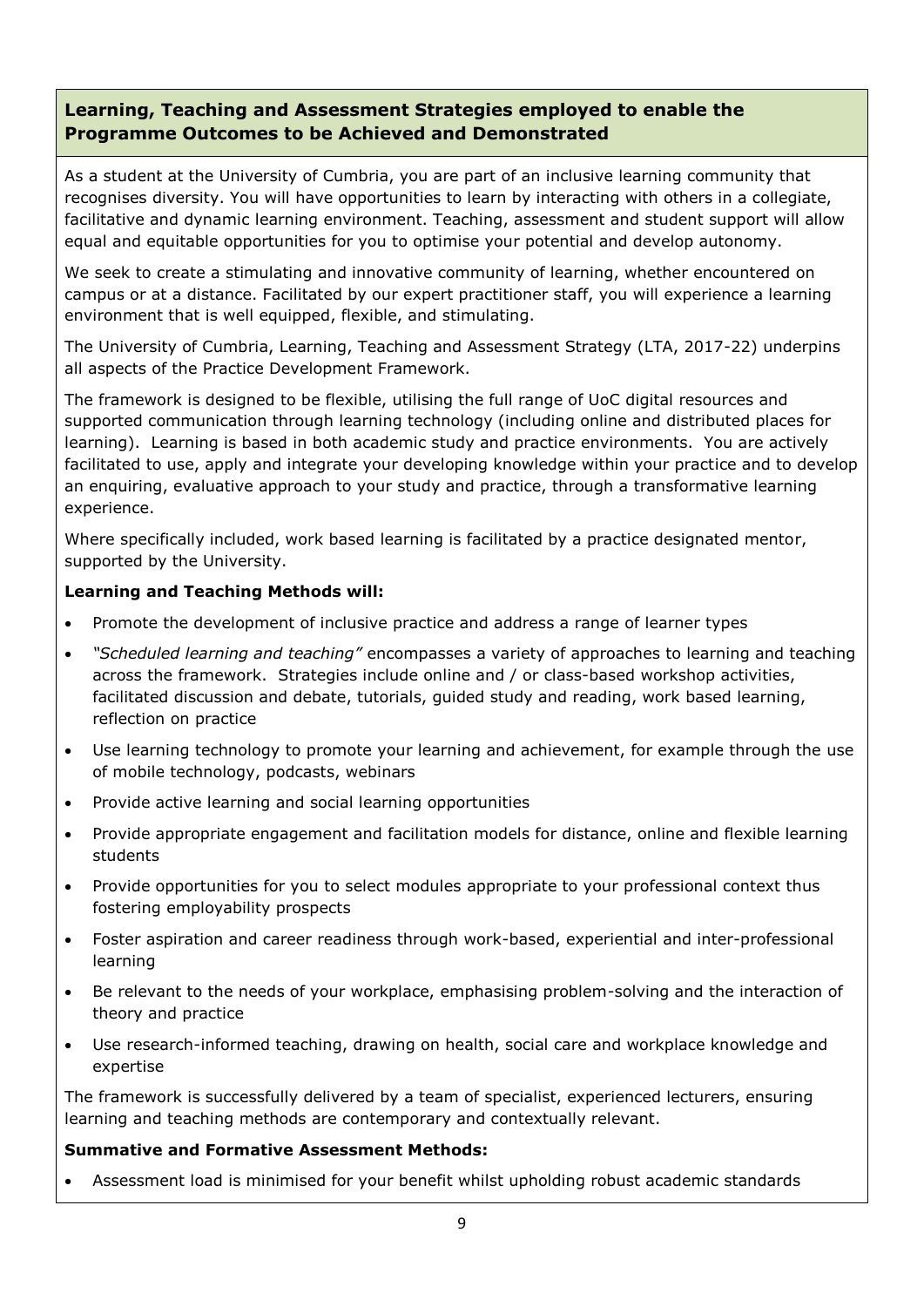- Are designed to provide a creative and balanced strategy across the programme.
- Provide a range of authentic, engaging and challenging formative assessment activities which as well as being important for learning, promote the value of formative assessment and contribute to the successful completion of the summative assignment task(s). Examples include quizzes, group work, peer review, presentations, reflection, tutorials, online activities which are designed to generate feedback on performance in order to improve learning
- Enable the valid testing of the programme learning outcomes, through a variety of summative *"written assignments"* including for example; portfolio, case study, reports, reflective accounts, response to peer review, academic essays, appraisal of evidence,
- Are relevant to the needs of the workplace, allowing for authentic assessment and effective formative feedback to facilitate your success
- Encourage you to critically reflect on your knowledge and skills development, in order to develop your ability to make sound professional judgements

### **Student Support**

Here at the University of Cumbria you will be supported by many individuals and teams. Some, like your tutors and library services, you will have regular contact with, others work in teams 'behind the scenes', however their valuable contribution to your experience and engagement with the learning process is a significant one and they too have been involved in the development of your modules and programmes, as evidenced by their suggestions (highlighted through the use of quotations below).

Through studying with us you will be able to *"recognise and understand how digital literacy works to enhance your learning"* (LTA, 2017-22)*.* Some of your formative and summative assessments will involve using digital resources to capture your personal learning and this will be linked to the use of 'artefacts' and transformative learning.

Digital technology allows us to access the most up to date information and research especially in relation to care and practice. Accepting that the location and finding of information can be extremely quick, it becomes important to develop your *"abilities to critique the quality and validity of this".* Our academic literacy team (along with your tutors) will encourage you to be discerning in your use of evidence and reference sources to support your academic writing. The literacy team will also encourage you to *"develop your practice voice"* when writing, and *"be able to articulate your learning in relation to practice and the associated decision making process in order to teach others".* This is an important aspect of developing your confidence when writing academically, accepting and recognising the depth of your critical thinking when problem solving in practice and then transferring this process to your academic literacy skills.

In doing this you will obviously have the support from our literacy team and tutors, with both encouraging you to access our preparing for Postgraduate Study virtual learning study skills package. Here you will be guided through the programme which specifically focuses upon developing your academic writing skills. This will show you how to begin, structure and conclude an assignment for example and reinforce the importance of using the adopted Harvard referencing technique to support your content. Feedback from these teams has led us to involve a teacher from the continuing professional programme in the initial academic study skills induction. With this collaborative approach you will be able to ground the exploration of literacy skills in your own practice*.*

We provide responsive learner support that promotes student success. Our approach to learner support is designed to support achievement and progression, champion inclusivity and accessibility,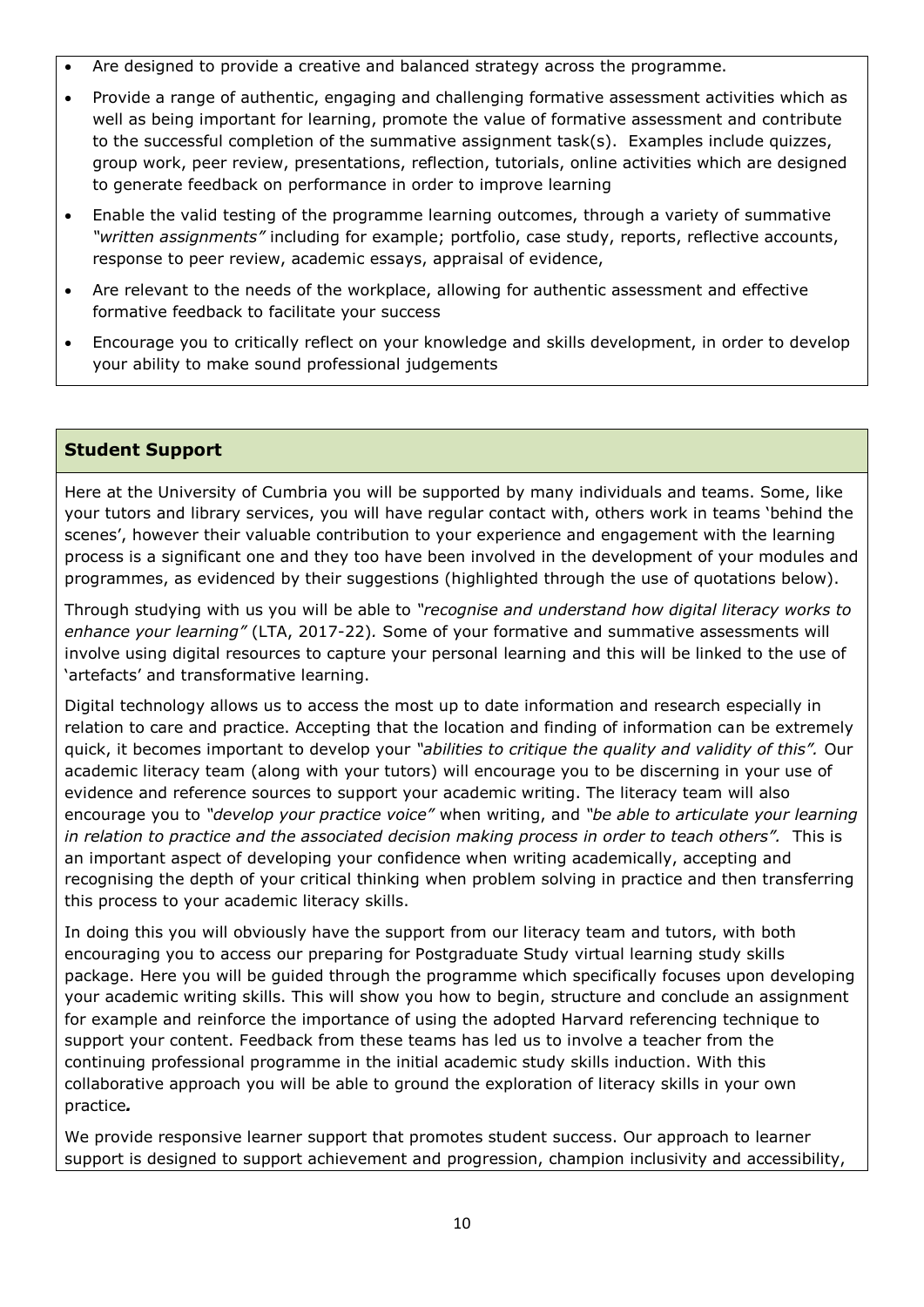prepare you for opportunities beyond study, and promote independence and resilience, enabling you to achieve your potential.

As a student of the University of Cumbria, you will be taught by academics and expert practitioners who facilitate learning through structured inquiry. You will be provided with access to high quality academic resources through physical and digital libraries and will be supported to develop skills that enable you to become a critical, reflective, discerning and independent learner and researcher.

# **Induction**

You will be required to complete a framework-specific induction programme either online or face to face. Induction is used to introduce you to the Practice Development Framework and to the University's systems and resources, including Library Service, Blackboard, Timetabling, Webfolio, etc.

# **Personal Tutoring**

You will also be allocated a Personal Tutor (PT). Regardless of your mode of study (distance learning, blended learning), your Personal Tutor will be proactively involved in the delivery of your programme and will have contact with you throughout your time at the University. They will support your learning and development, including tutorials (face to face, Skype, telephone according your needs), Progress Reviews and other support as outlined in the Personal Tutoring Policy. Regular contact will enable you to plan your personal development needs. Your PT will signpost you to appropriate members of the team, or specific sources of information as appropriate.

# **Personal Development Planning**

Personal development planning is a key function of your PT, who in the case of the Practice Development Framework is charged with supporting you to identify and meet your individual personal and professional learning and development needs. The PT will assume an academic tailoring role which consists of moderating your journey through your programme of study, so that your choice of modules and focus of the assessments is appropriate to both your area of practice and your target award. Your PT will provide support and guidance for your academic development planning.

# **Library Services and Academic Skills**

Module leaders will collaborate with Library Services to ensure that your online reading and resource lists are current and items are available via the library discovery tool OneSearch. In order to maximise access, availability and usefulness, ebooks and electronic journal titles will, in most cases, be prioritised. You can access a wide range of electronic and print content using [OneSearch](http://cumbria-primo.hosted.exlibrisgroup.com/primo_library/libweb/action/search.do?vid=44UOC_VU1) and you can find out more about key texts, databases and journals for your subject by accessing the library's [subject resources webpages.](http://my.cumbria.ac.uk/StudentLife/Learning/Resources/Subjects/Home.aspx) Where appropriate, module reading and resource lists will be made available to you electronically on Blackboard using the University's online reading and resource list [system.](https://eu.alma.exlibrisgroup.com/leganto/readinglist/lists)

Each campus library has a dedicated webpage. Check out local information about opening hours, reserving books, using self-service kiosks, printing and photocopying, booking study spaces and more.<https://my.cumbria.ac.uk/Student-Life/Learning/Libraries/>

An [Ask a Librarian](https://my.cumbria.ac.uk/Student-Life/Learning/Libraries/Ask/) service runs from 17:00 - 09:00 weekdays and round the clock on weekends and holidays. This means you can get professional help using about library services, finding information, referencing and searching, even when the library is closed. [https://my.cumbria.ac.uk/Student-](https://my.cumbria.ac.uk/Student-Life/Learning/Libraries/Ask/)[Life/Learning/Libraries/Ask/](https://my.cumbria.ac.uk/Student-Life/Learning/Libraries/Ask/)

The **Skills@Cumbria** service can help support your academic, library and digital skills and success throughout your programme. It includes a suite of [online self-help resources](https://my.cumbria.ac.uk/Student-Life/Learning/Skills-Cumbria/) accessible 24/7 via the University's website and Blackboard site. Additional skills support for students is offered via:

• [Workshops](https://my.cumbria.ac.uk/Student-Life/Learning/Skills-Cumbria/Need-more-help/)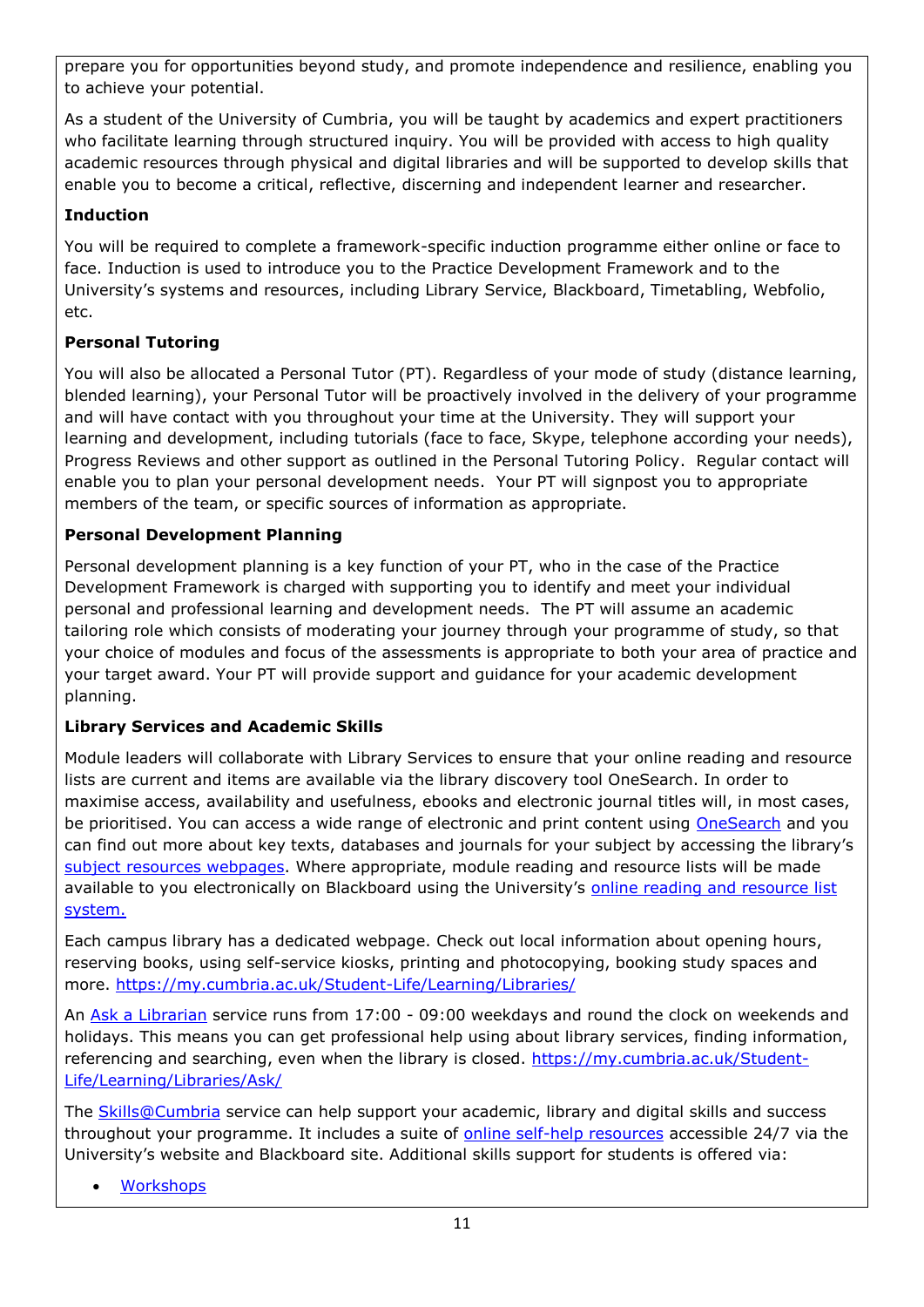- Email: [skills@cumbria.ac.uk](mailto:skills@cumbria.ac.uk)
- [Appointments](https://my.cumbria.ac.uk/Student-Life/Learning/Skills-Cumbria/Need-more-help/)
- [Webinars](https://my.cumbria.ac.uk/Student-Life/Learning/Skills-Cumbria/Need-more-help/)
- [Learn Well at Cumbria](https://my.cumbria.ac.uk/Student-Life/Learning/Skills-Cumbria/Learn-Well-at-Cumbria/)
- [Study from Home Webpage](https://my.cumbria.ac.uk/Student-Life/Learning/Resources/Studying-from-home/)
- [Digital Capabilities](https://my.cumbria.ac.uk/Digital-Capability/) and [LinkedIn Learning Pathways](https://my.cumbria.ac.uk/Student-Life/Learning/Linkedin-Learning/Digital-Capabilities-Pathways/)

[Preparing for Postgraduate Study](https://my.cumbria.ac.uk/Student-Life/Learning/Resources/Blackboard-Open-Education/) (must be included for Level 7 programmes, e.g. MA/MSc): This free online pre-entry Master's level course is available free of charge through the Open Education Platform powered by Blackboard as is Head Start Plus. It provides a useful insight into the academic requirements of study at postgraduate level and is recommended to students who are about to start their PG qualification.

To access the course simply follow the link to<https://openeducation.blackboard.com/cumbria> and set-up a free account with Open Education. Once logged on, select the course free of charge and work through it at your own pace.

# **IT and Technical Support**

Technology is an invaluable asset when it comes to studying, so it's important you know how to make the most out of the excellent [facilities](https://www.cumbria.ac.uk/student-life/facilities/it-facilities/) we have available. Our aim is to ensure you can access university electronic resources from anywhere or any device, whether on or off campus. The **Student** [Hub](https://universityofcumbria.mydaycloud.com/dashboard/allsorts) is your one-stop gateway to all university systems, Outlook email, and OneDrive.

Whether you consider yourself a computer expert or you're not confident about your IT skills, we're always around to ensure you get the level of support you need. We have a wealth of information and support available on the [website](https://my.cumbria.ac.uk/Student-Life/it-media/) and have a dedicated IT Service Desk where you can talk to someone by phone or log your question online from anywhere, at any time.

# **Student Support Services**

[Accommodation:](https://www.cumbria.ac.uk/student-life/accommodation/) Information for all our residential students and advice for those looking to rent private accommodation. You can follow the team via instagram: [UoC Accommodation](https://my.cumbria.ac.uk/Student-Life/careers/Current-Students/)

[Careers and Employability](https://my.cumbria.ac.uk/Student-Life/careers/): The Careers and Employability team is here to help you with all things career-related. Through the career hub [My Career Enriched,](https://mycareerenriched.cumbria.ac.uk/student/home.html) you can:

- find graduate jobs, part-time work, work experience, industry placements and paid internships;
- book one-to-one careers advice appointments with one of the team;
- book onto careers fairs and employability events where you can meet employers;
- attend practical workshops on CVs, applications, interviews, success in your chosen sector; options with your degree, job search skills and more;
- send in your CV or application form for tailored feedback;
- complete mini online courses in Pathways to improve your employability skills.

Career Ahead+ is the University of Cumbria's Employability Award. Completing Career Ahead+ will help you recognise and develop your skills, providing a greater opportunity for you to get the job you want when you graduate. The award is based on what employers look for in an ideal candidate, in relation to skills, knowledge and experience. You will be supported with career direction, gaining experience, and providing all the skills needed to complete the perfect application and be successful in that all important job interview. Contact [careerahead@cumbria.ac.uk](mailto:careerahead@cumbria.ac.uk) or visit [www.cumbria.ac.uk/careerahead](http://www.cumbria.ac.uk/careerahead) for more information.

[Chaplaincy:](https://www.cumbria.ac.uk/student-life/student-support/chaplaincy/) Our chaplaincy provides a safe place, a listening ear and personal support to all students and staff, regardless of beliefs.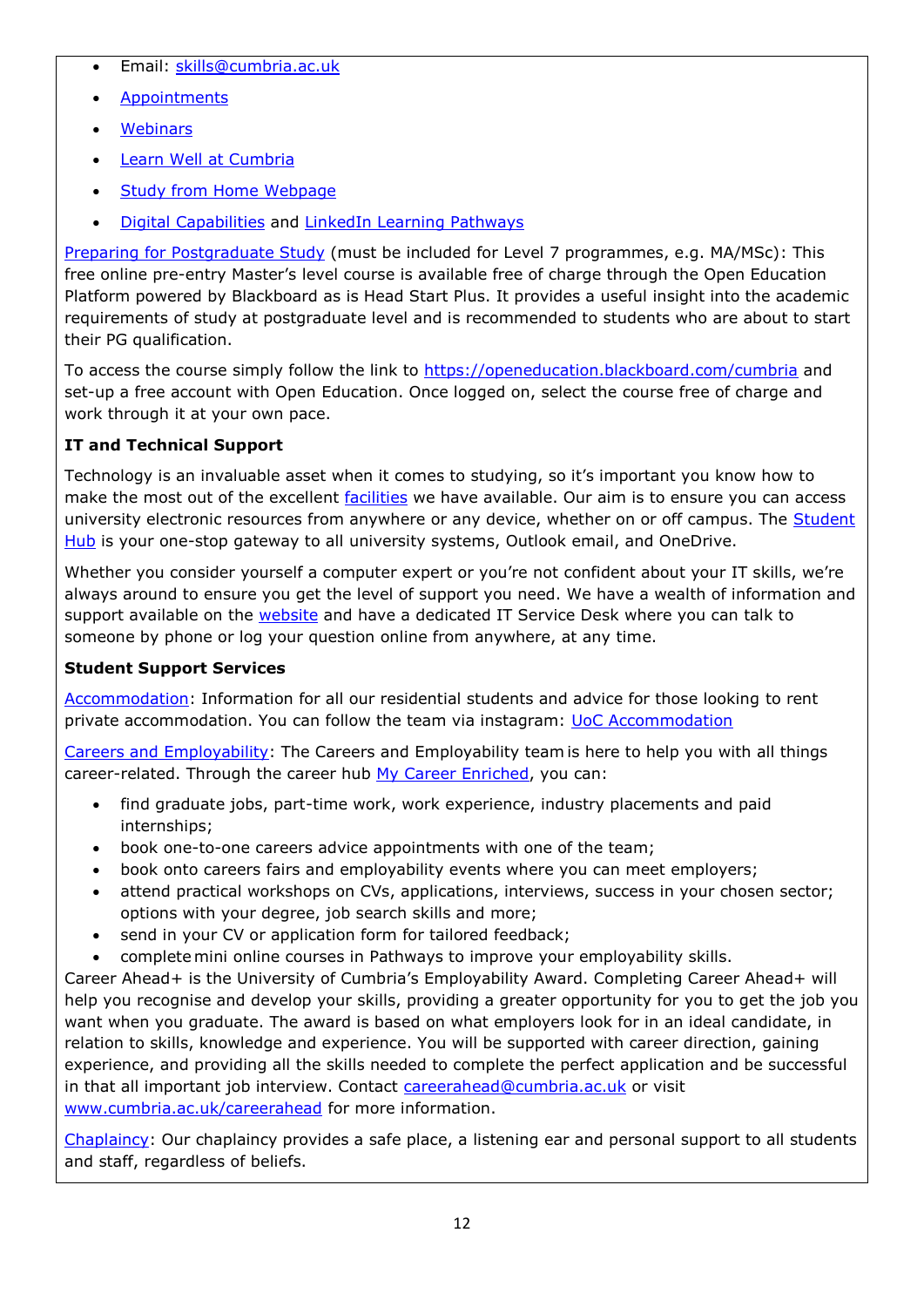[Disability and Specific Learning Needs:](https://my.cumbria.ac.uk/Student-Life/Support/Disability/) The University is committed to ensuring you are able to participate effectively in your chosen programme of study and all areas of University life. The University defines disability broadly, including:

- mobility impairments
- sensory impairments
- medical conditions
- autism (ASD)
- specific learning difficulties (SpLD's such as Dyslexia or Dyspraxia)
- mental health conditions.

[Health and wellbeing:](https://my.cumbria.ac.uk/Student-Life/Health-and-Wellbeing/) Our team forms part of Student Services. Your physical, emotional and psychological well-being are key aspects of living and learning well. The Health and Wellbeing page links to various sources of support, including how to self-refer to the mental health and well being service for appointments. We've highlighted a couple of specifics to get started:

- Register for [Together All](https://my.cumbria.ac.uk/Student-Life/Health-and-Wellbeing/Big-White-Wall/) an anonymous and stigma free environment where you map your own path to well-being with peer support.
- Sign up to our health and well-being blog: [Live Well at](https://livewellcumbriaunihome.wordpress.com/) Cumbria.

[UoC Active:](https://www.cumbria.ac.uk/student-life/facilities/sports/) Staying physically fit and well makes a huge difference to psychological wellbeing and to our abilities to study. Check out Sport facilities at UoC Active.

[International Student Support:](https://www.cumbria.ac.uk/study/international-students/) Finding your way in a new country or culture can be challenging. International Student Support welcomes you and will be in touch throughout your stay. We encourage you to contact us if you have any questions or need support: [intss@cumbria.ac.uk](mailto:intss@cumbria.ac.uk)

[Money Advice:](https://my.cumbria.ac.uk/Student-Life/Money--Finance/Money-Doctors/) The Money Advice Service are here to help you plan your finances and manage your money whilst studying. We also provide information to help you to manage your money more effectively. Our Advisers are based across the University and are here to help with money issues. We run workshops as well as offering one-to-one advice via telephone on taking control of your finances and gaining financial skills which can last for life.

**Further support and guidance, including EDI and Safeguarding:** We are an inclusive community, committed to supporting and learning from each other, find out more about **Equality**, [Diversity and Inclusion \(EDI\).](https://www.cumbria.ac.uk/about/equality-diversity-and-inclusion/) Depending on the nature of your course, you may well already know about or be learning about safeguarding in a professional context and to find out about the University of Cumbria's safeguarding policy and procedures visit: [Safeguarding.](https://my.cumbria.ac.uk/Student-Life/Health-and-Wellbeing/Safeguarding/)

# **Student Voice**

As a student at the University of Cumbria you automatically become a member of the Students' Union. The Students' Union represents the views and interests of students within the University.

The Students' Union is led by a group of Student Representatives who are elected by students in annual elections. They also support approximately 400 Student Academic Reps within each cohort across the entire University. The Students' Union represent the views of their cohort and work with academic staff to continuously develop and improve the experience for all University of Cumbria students. You can find out more about who represents you at [www.ucsu.me.](https://eur03.safelinks.protection.outlook.com/?url=http%3A%2F%2Fwww.ucsu.me%2F&data=01%7C01%7Calice.helm-alabaster%40cumbria.ac.uk%7C6f2148044d5b440a812f08d85fdaa95f%7Cb627db1d99584fd18ea48ac3b27cf00f%7C0&sdata=2TIr5uuU03XI6fpVrQqHeDUSuUkWECNvQ3UldWmClyg%3D&reserved=0)

You can email at any time on [studentvoice@cumbria.ac.uk.](mailto:studentvoice@cumbria.ac.uk)

### **University Cumbria Students' Union (UCSU) Student Support**

UCSU offers a free, independent and confidential advice service to all students. They can help with things like academic appeals, extenuating circumstances or if you're considering a formal complaint. UCSU are also on hand to represent you in any formal meetings, for example in malpractice panels or fitness to practice meetings. Appointments are telephone based and can be booked at [www.ucsu.me/support.](https://eur03.safelinks.protection.outlook.com/?url=http%3A%2F%2Fwww.ucsu.me%2Fsupport&data=01%7C01%7Calice.helm-alabaster%40cumbria.ac.uk%7C6f2148044d5b440a812f08d85fdaa95f%7Cb627db1d99584fd18ea48ac3b27cf00f%7C0&sdata=QO0AnE5mLJVI%2BvxaFzasbJsexArbF2oWRbpNi9IBt4E%3D&reserved=0)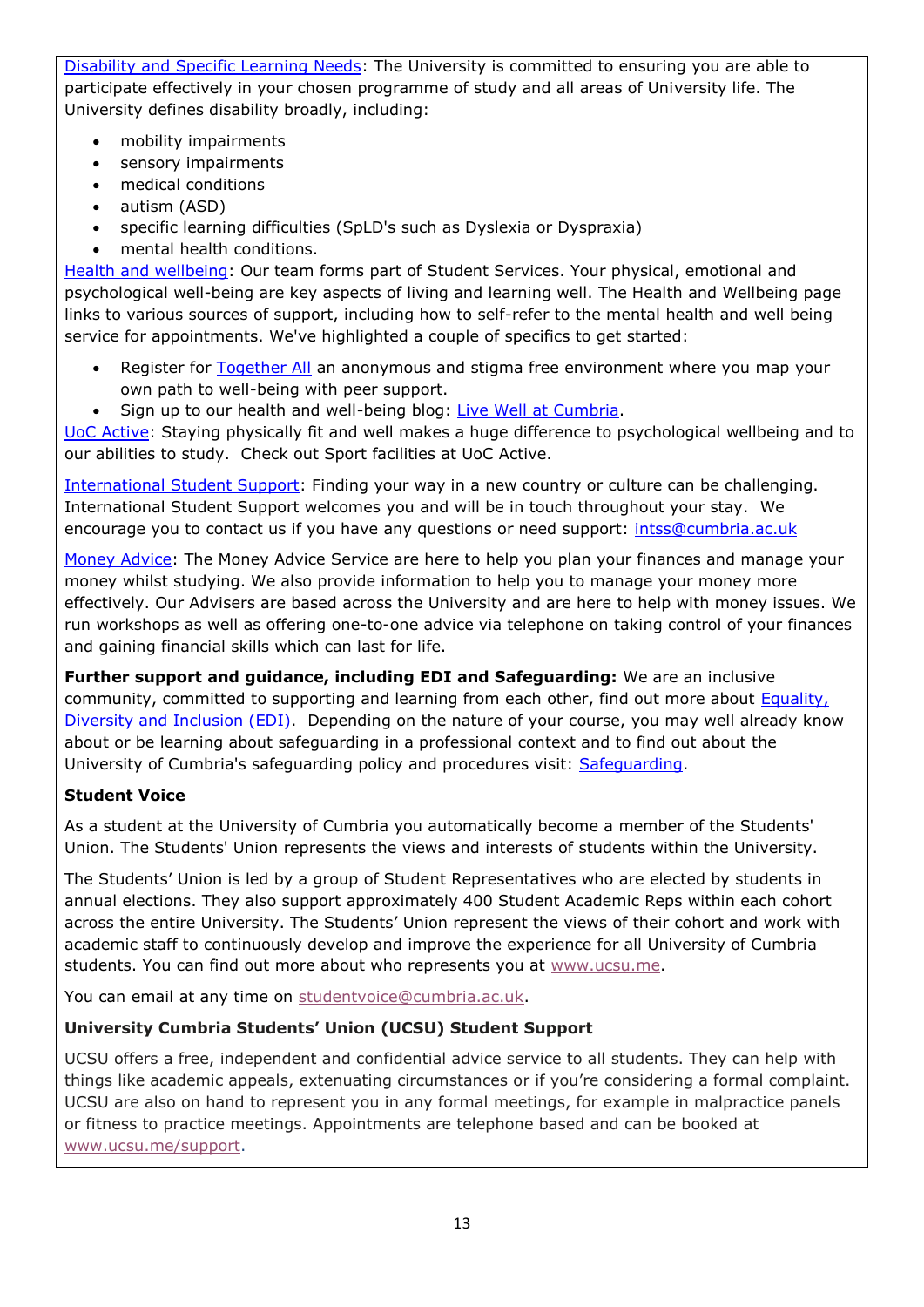|                                                                                 | <b>Programme Curriculum Map</b>                                                                        |                                                                                    |                                           |                                                       |                                                                |  |
|---------------------------------------------------------------------------------|--------------------------------------------------------------------------------------------------------|------------------------------------------------------------------------------------|-------------------------------------------|-------------------------------------------------------|----------------------------------------------------------------|--|
| <b>Module</b><br><b>Academic</b><br><b>Module Title</b><br><b>Level</b><br>Code |                                                                                                        | <b>Credits</b>                                                                     | <b>Module</b><br>Status*                  | <b>Programme Outcomes</b><br>achieved                 |                                                                |  |
| $\overline{7}$                                                                  | <b>HCPD7058</b>                                                                                        | Leadership Through Transformational Learning                                       | 20                                        | Core                                                  | K1, K2, K3, K4, K6, K7, K9,<br>S1, S2, S3, S4, S5, S8, S9, S10 |  |
| $\overline{7}$<br><b>HCPD7019</b><br><b>Research Methods</b>                    |                                                                                                        | 20                                                                                 | Core                                      | K1,K2,K3,K4,K5,K6,K7,K8,K9,<br>S1, S2, S4, S5, S6, S7 |                                                                |  |
| $\overline{7}$                                                                  | <b>HCPD7020</b><br>Dissertation                                                                        |                                                                                    | 60                                        | Core (students                                        | K4, K6, K7, K8, K9,                                            |  |
| $\overline{7}$                                                                  | <b>HCPD7021</b>                                                                                        | Dissertation                                                                       | choose one)<br>40                         |                                                       | S1, S2, S4, S5, S6, S9, S10, S11                               |  |
| $\overline{7}$                                                                  | Clinical Reasoning and Assessment Skills in<br><b>HCPD7031</b><br>20<br>Optional<br>Healthcare (CRASH) |                                                                                    | K1, K2, K3, K4,<br>S1, S2, S3, S5, S8, S9 |                                                       |                                                                |  |
| $\overline{7}$                                                                  | Emergency Clinical Decision Making and Problem<br><b>HCPD7033</b><br>Solving                           |                                                                                    | 20                                        | Optional                                              | K1, K2, K3, K4, K9,<br>S1, S2, S3, S4, S6, S9                  |  |
| $\overline{7}$<br><b>HCPD7030</b><br>Clinical Complexity in Emergency Care      |                                                                                                        | 20                                                                                 | Optional                                  | K1, K2, K3, K4, K6, K9,<br>S1, S2, S3, S4, S9, S10    |                                                                |  |
| $\overline{7}$<br><b>HCPD7032</b><br>Emergency Care of Women and Children       |                                                                                                        | 20                                                                                 | Optional                                  | K1, K2, K3, K4, K6, K9,<br>S1, S2, S3, S4, S9         |                                                                |  |
| <b>HCPD7035</b><br>7<br>Disaster Response                                       |                                                                                                        | 20                                                                                 | Optional                                  | K1, K2, K3, K4, K6, K9,<br>S2, S3, S4, S9             |                                                                |  |
| $\overline{7}$                                                                  | <b>HCPD7036</b>                                                                                        | Safety and Security for Humanitarian, Disaster<br>Response and Development Workers | 20                                        | Optional                                              | K1, K2, K3, K4, K5, K6, K7,<br>S1, S2, S4, S6                  |  |
| $\overline{7}$                                                                  | <b>HCPD7037</b>                                                                                        | Humanitarian Action                                                                | 20                                        | Optional                                              | K1, K2, K3, K4, K6, K9,<br>S2, S4, S9                          |  |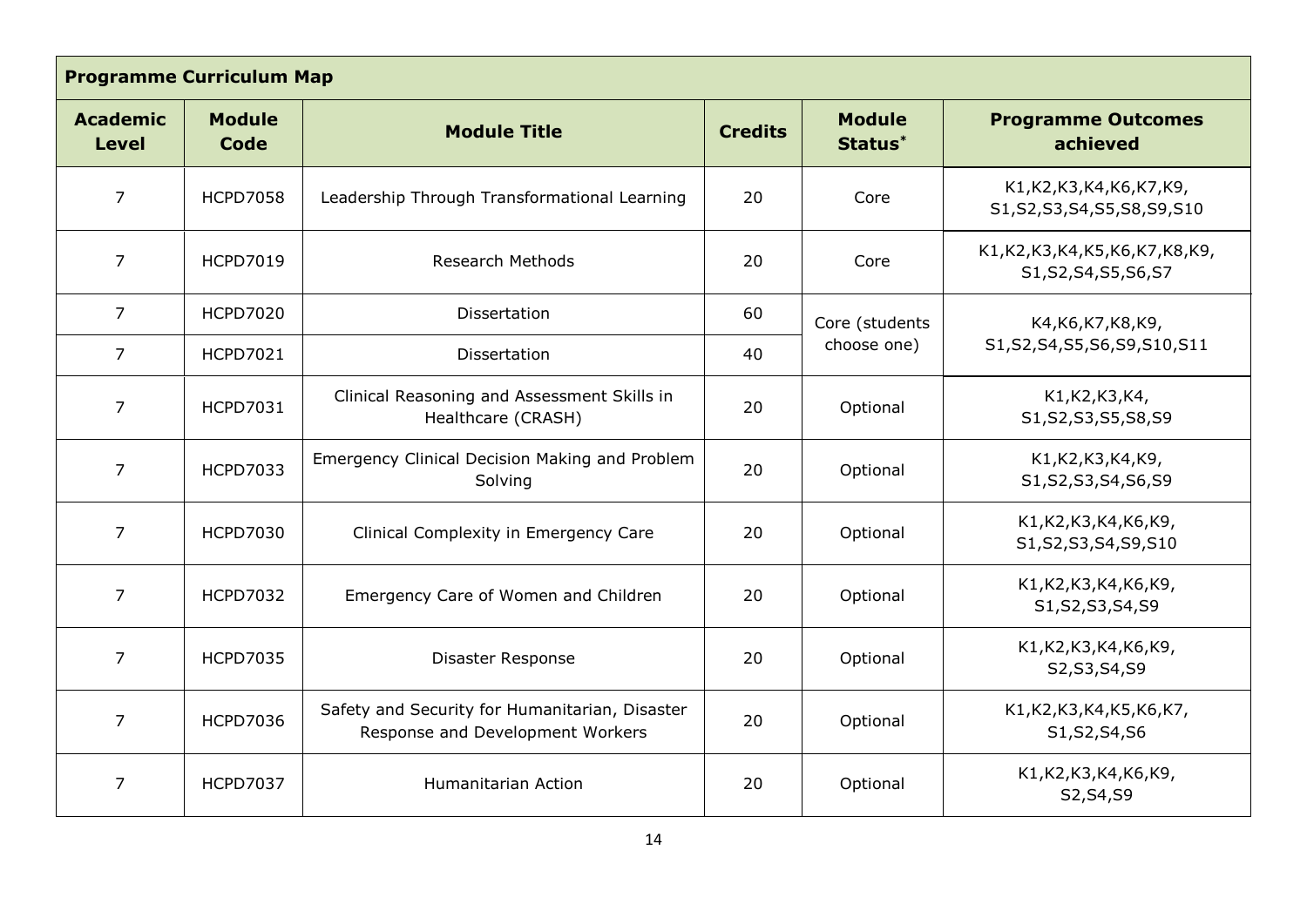| 7              | <b>HCPD7040</b> | Advancing Mental Health Across The Healthcare<br>Spectrum (Advanced Level) | 20 | Optional                                                    | K1, K2, K3, K4, K6, K7, K9,<br>S2, S4, S9                                                               |
|----------------|-----------------|----------------------------------------------------------------------------|----|-------------------------------------------------------------|---------------------------------------------------------------------------------------------------------|
| $\overline{7}$ | <b>HCPD7070</b> | Advanced Pathophysiology and Diseases in<br>Practice                       | 20 | Optional                                                    | K1, K4,<br>S2, S4, S9                                                                                   |
| $\overline{7}$ | <b>HCPD7051</b> | Care of Minor Illness and Minor Injuries                                   | 20 | Optional                                                    | K1, K2, K3, K4, K6, K9,<br>S1, S2, S3, S4, S8, S9                                                       |
| $\overline{7}$ | <b>HCPD7050</b> | Consultation and Physical Examination: Health<br><b>Assessment Skills</b>  | 20 | Optional                                                    | K1, K3, K4, K6, K9,<br>S1, S2, S3, S4, S9                                                               |
| 7              | <b>HCPD7052</b> | Management of Major Illness and Major Trauma                               | 20 | Optional                                                    | K1, K2, K3, K4, K6, K9,<br>S1, S2, S3, S8, S9                                                           |
| $\overline{7}$ | <b>HCPD7066</b> | Acute and Critical Care: Foundations for Practice                          | 20 | Optional                                                    | K1, K2, K4, K9,<br>S2, S3, S4, S5, S6, S9                                                               |
| $\overline{7}$ | <b>HCPD7067</b> | Acute Care: Contemporary Issues Independent<br>Study                       | 20 | Optional                                                    | Will be dependent on what the<br>student negotiates to study and the<br>nature of the assessment chosen |
| $\overline{7}$ | <b>HCPD7068</b> | Acute Care: Initial Management of the Acutely Ill<br>Adult                 | 20 | Optional                                                    | K1, K2, K4, K9,<br>S1, S2, S4, S6, S9                                                                   |
| $\overline{7}$ | <b>HCPD7069</b> | Patient Safety in Acute and Critical Care                                  | 20 | Optional                                                    | K1, K3, K4, K7, K9,<br>S2, S3, S5, S8, S9                                                               |
| $\overline{7}$ | <b>HPHN7415</b> | Independent/ Supplementary Prescribing for<br>Allied Health Professionals  | 40 | Optional -Refer<br>to the 'Notes'<br>section for<br>details | K1, K3, K4<br>S1, S2                                                                                    |
| 7              | <b>HCPD7073</b> | <b>Clinical Supervision</b>                                                | 20 | Optional                                                    | K1, K2, K3, K4, K6, K7, K9,<br>S1, S3, S4, S5, S8, S9, S10                                              |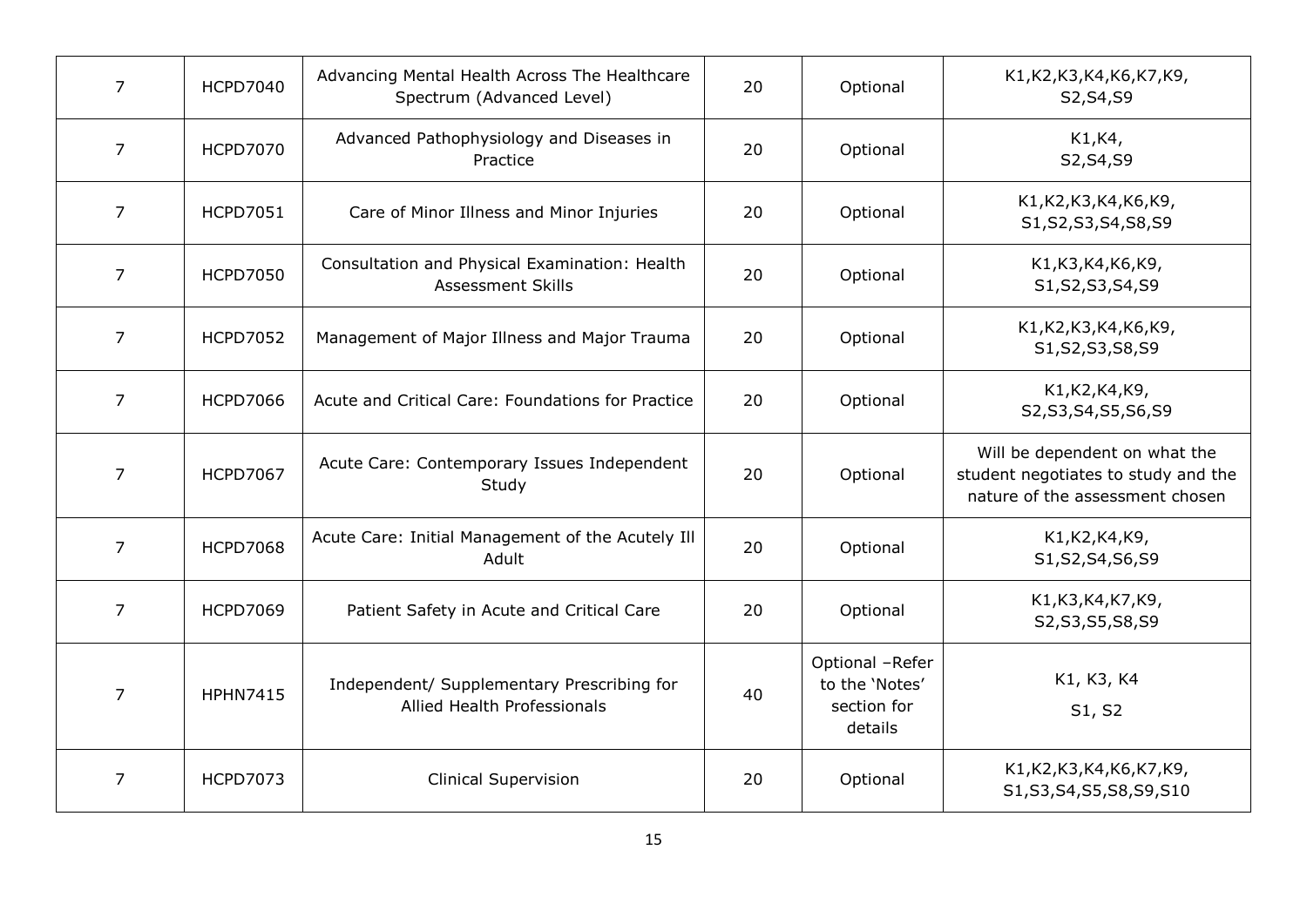| 7              | <b>HCPD7100</b>   | Contemporary Mentoring and Assessment in<br><b>Diverse Clinical Environments</b> | 20 | Optional | K1, K3, K4, K6, K7,<br>S1, S3, S4, S5, S8, S9, S10                                                      |
|----------------|-------------------|----------------------------------------------------------------------------------|----|----------|---------------------------------------------------------------------------------------------------------|
| 7              | <b>HCPD7060</b>   | Coaching and Mentoring                                                           | 20 | Optional | K1, K2, K3, K4, K6, K7, K9,<br>S1, S2, S3, S4, S5, S8, S9, S10                                          |
| $\overline{7}$ | <b>HCPD7057</b>   | Managing Within a Strategic and Organisational<br>Context                        | 20 | Optional | K1, K3, K4, K6, K7, K9,<br>S1, S3, S4, S5, S8, S9                                                       |
| 7              | <b>PGLT7001</b>   | Introduction to Teaching, Learning and<br>Assessment                             | 20 | Optional | K3, K4, K6, K7, K9,<br>S3, S4, S9                                                                       |
| $\overline{7}$ | <b>PGLT7002</b>   | Researching Academic Practice                                                    | 20 | Optional | K3,K4,K6,K7,K9,<br>S3, S4, S9                                                                           |
| $\overline{7}$ | <b>PGLT7003</b>   | Curriculum Design and Development                                                | 20 | Optional | K3, K4, K6, K7, K9,<br>S3, S4, S9                                                                       |
| 7              | HCPD7002-<br>7006 | <b>Negotiated Learning</b>                                                       | 20 | Optional | Will be dependent on what the<br>student negotiates to study and the<br>nature of the assessment chosen |
| 7              | HCPD7015-<br>7016 | Work Based Learning                                                              | 20 | Optional | Will be dependent on what the<br>student negotiates to study and the<br>nature of the assessment chosen |
| <b>Notes</b>   |                   |                                                                                  |    |          |                                                                                                         |

This programme operates in accordance with the University's Academic Regulations and Academic Procedures and Processes.

Module pass mark: 50% (Postgraduate)

In addition to the core modules, you will be required to select either 80 or 100 credits of optional modules from the choice available, dependent on whether a 40 credit or 60 credit Dissertation is chosen. There is no defined sequence of study, unless identified in the module descriptor forms, ideally the core module Research Methods should be studied the semester prior to commencing your Dissertation. Dissertation size will be dependent on whether you wish to complete primary research and / or have greater optional module choice. Guidance is available from your Personal Tutor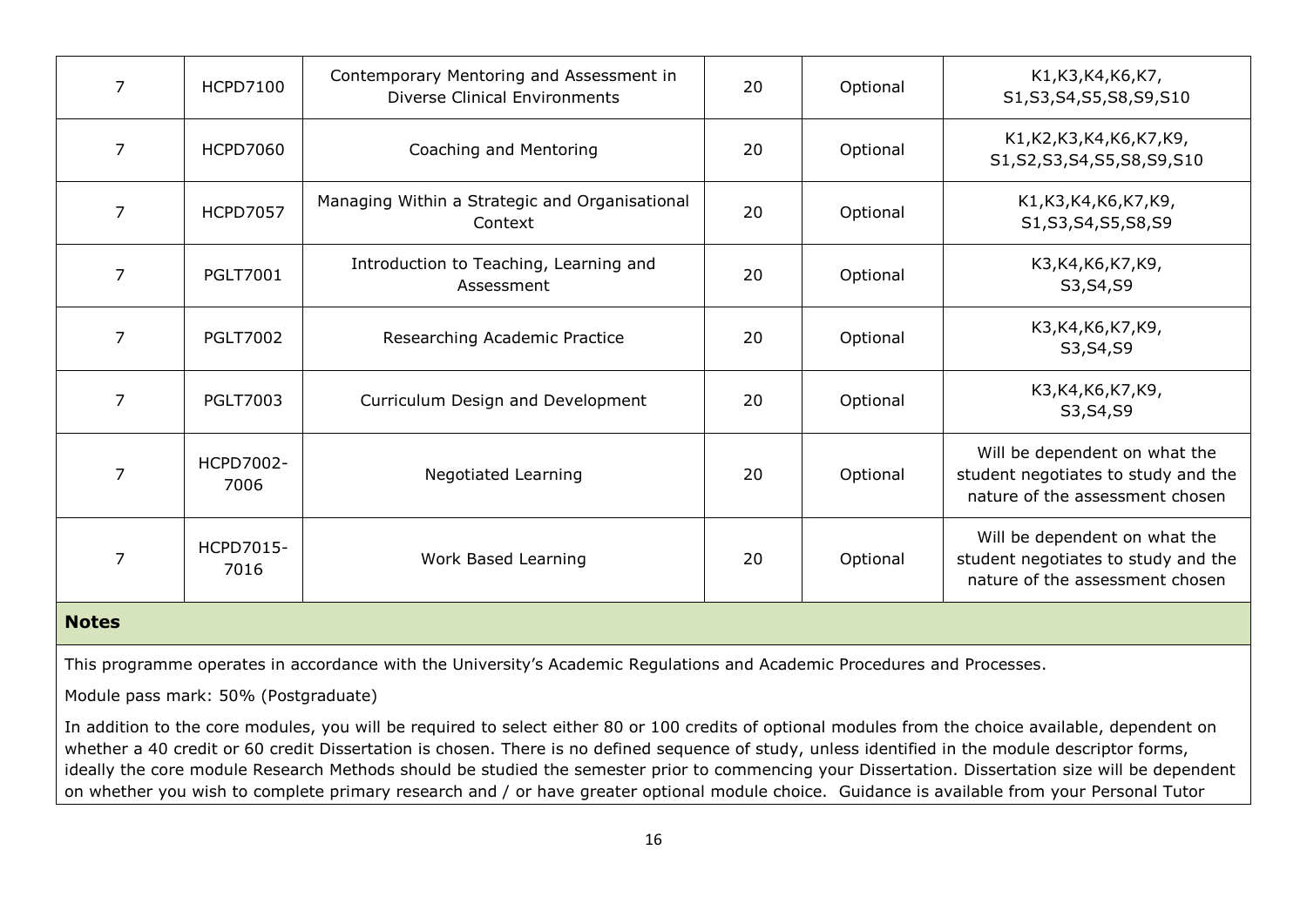regarding both optional module choice and dissertation size. Work based learning modules may require a facilitator in practice such as a medical practitioner /mentor/ nurse practitioner please see individual requirements via the relevant module descriptor form.

Optional modules may be subject to availability and viability. If an optional module will not be running, we will advise you as soon as possible and help you choose an alternative module. Optional modules are normally selected 3 - 5 months in advance.

To ensure that modules containing elements of negotiated and work based learning contribute to meeting the programme outcomes for your target award, you must discuss and agree the content of any such modules with your Personal Tutor and document this in your personal development plan.

A failed student will not be permitted to re-register on the same programme.

For the Independent/Supplementary Prescribing for Allied Health Professionals module (HPHN7415), the following permitted exceptions to the Academic Regulations and Academic Procedures and Processes will apply due to the standards required for professional practice as a prescriber:-

The pharmacology and numeracy written examination elements of the module assessment have higher pass marks than the standard University pass mark above, details of these pass marks are given on the Module Descriptor form.

In the event that the module is failed, entitlement to module re-registration (F8.6) does not apply. However, a student who has failed the module, may be permitted to re-register for this same award. Re-registration is subject to satisfactory completion of the standard application process and approval of the Programme Leader (G4.4) in order to ensure that the admissions criteria of the HCPC continue to be met, and specifically, that decisions are made in conjunction with practice learning partners.

However, please also note that:

- all assessments must be successfully passed to be eligible for the University Award and transcript of credit of Independent/Supplementary Prescribing for Allied Health Professionals. For students on this programme, compensation will not apply.
- all components of assessment (including reassessment) must be completed within two years of the module start date to ensure competence and currency of learning. If a student has not completed all assessments within the allocated time, the student will be deemed to have failed the module.

Concerns regarding the student's practice will be managed according to the University's Fitness to Practise Policy and Procedures (2019-20) which are aligned to professional body standards and the [Student Code of Conduct.](https://my.cumbria.ac.uk/Student-Life/Support/Responding-to-your-concerns/Student-Code-of-Conduct/)

Allied health professional Independent/Supplementary prescribers in training should note that they may only prescribe once their prescribing qualification has been annotated on the HCPC register.

#### \* **Key to Module Statuses**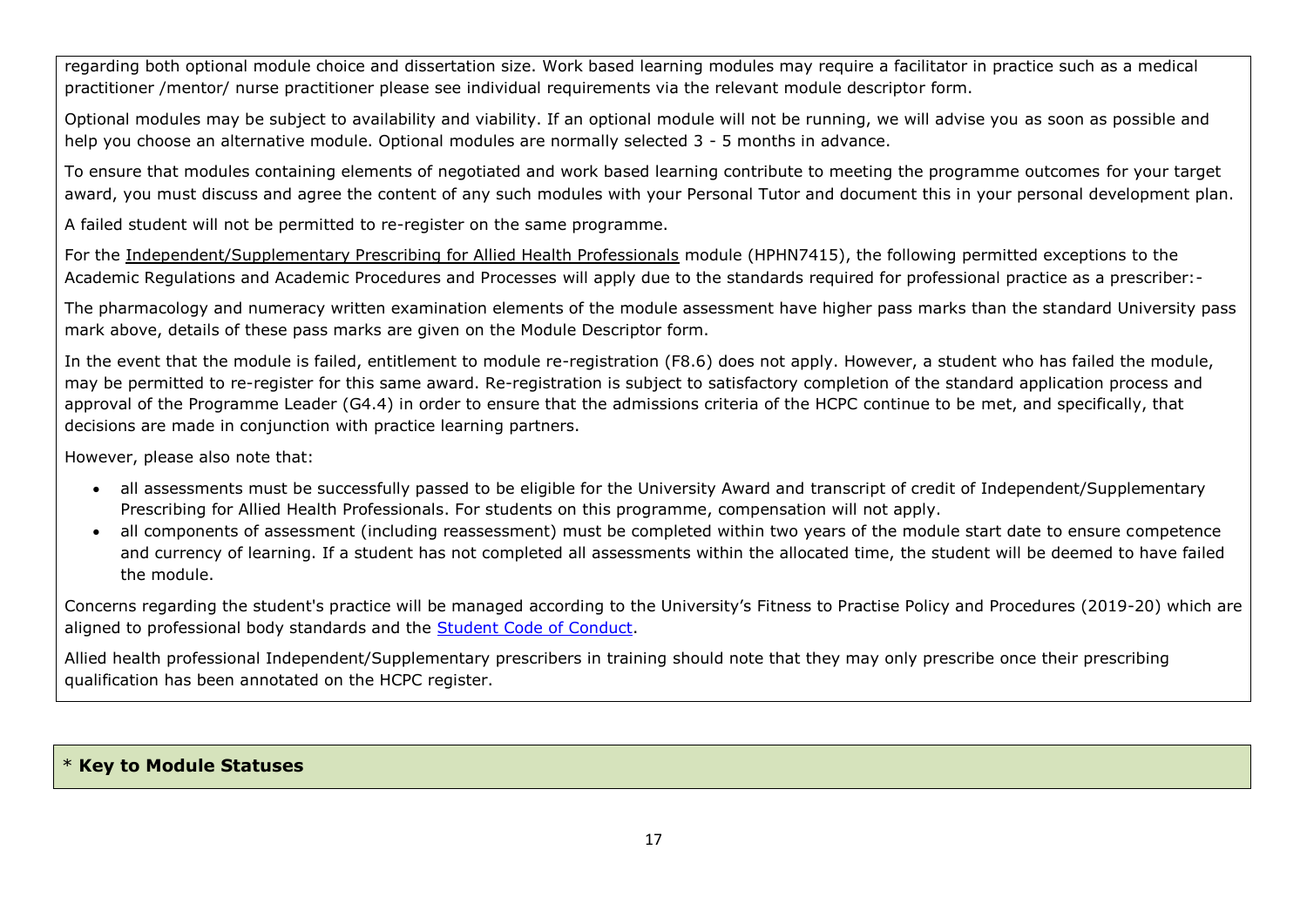| Core Modules               | Must be taken and must be successfully passed                                                                                                                                                                                                                                                                    |
|----------------------------|------------------------------------------------------------------------------------------------------------------------------------------------------------------------------------------------------------------------------------------------------------------------------------------------------------------|
| <b>Compulsory Modules</b>  | Must be taken although it may possible to condone/compensate as a marginal fail (within the limits set out in the Academic<br>Regulations and provided that all core or pass/fail elements of module assessment have been passed)                                                                                |
| <b>Optional Modules</b>    | Are a set of modules from which you will be required to choose a set number to study. Once chosen, it may possible to<br>condone/compensate as a marginal fail (within the limits set out in the Academic Regulations and provided that all core or<br>pass/fail elements of module assessment have been passed) |
| <b>Qualificatory Units</b> | These are non- credit-bearing pass/fail components that are used to satisfy relevant professional, statutory or regulatory<br>body professional requirements that are associated with the programme                                                                                                              |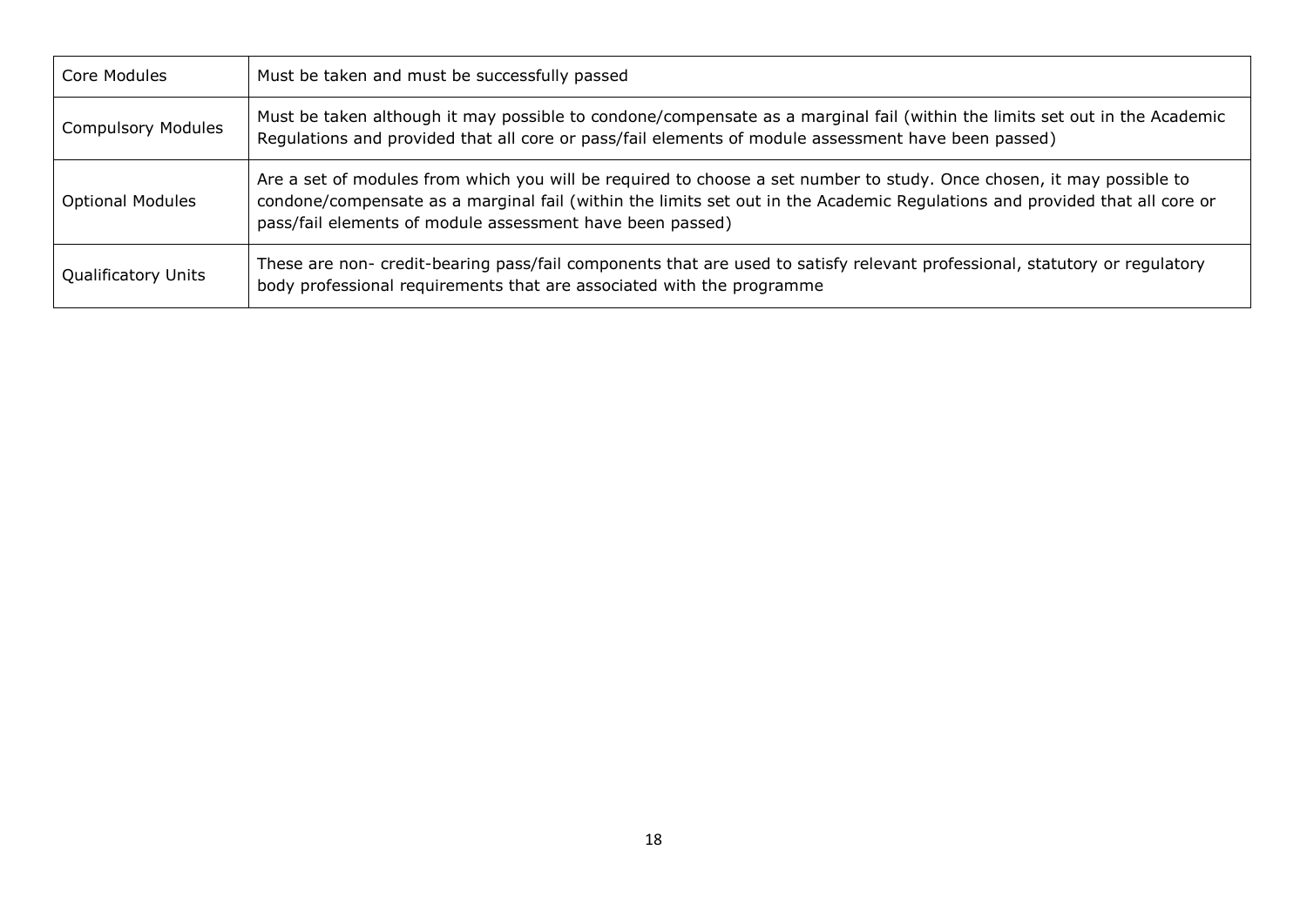# **Programme Delivery Structure: Part-Time – Examples**

20 credit modules are timetabled to run over a 12-week period, starting in September (Autumn Semester), January (Spring Semester) and April (Extended Semester). A suitable range of optional modules will always be available. You will typically study one module at a time, and have the option to study 3 modules per year at this intensity, or to pace your study at a slower rate. The following is an example of a 2–4 year programme length.

| <b>September intake</b>                                                                                                                                                |                                                                                                                                                         |                            |                                     |                                                            |  |
|------------------------------------------------------------------------------------------------------------------------------------------------------------------------|---------------------------------------------------------------------------------------------------------------------------------------------------------|----------------------------|-------------------------------------|------------------------------------------------------------|--|
| <b>Module</b><br>Code                                                                                                                                                  | <b>Module Title</b>                                                                                                                                     | <b>Delivery Pattern</b>    | Method(s) of<br><b>Assessment</b>   | <b>Approximate</b><br><b>Assessment</b><br><b>Deadline</b> |  |
|                                                                                                                                                                        | Optional module                                                                                                                                         | Autumn Semester - Year 1   |                                     | December - Year 1                                          |  |
|                                                                                                                                                                        | Optional module                                                                                                                                         | Spring Semester - Year 1   |                                     | April - Year 1                                             |  |
| <b>HCPD7058</b>                                                                                                                                                        | Leadership Through Transformational Learning                                                                                                            | Extended Semester - Year 1 | Written assignment                  | July - Year 1                                              |  |
|                                                                                                                                                                        | Students exiting at this point with 60 credits including the core module on leadership would receive a PGCert Paramedic:<br><b>Practice Development</b> |                            |                                     |                                                            |  |
|                                                                                                                                                                        | Optional module                                                                                                                                         | Autumn Semester - Year 2   |                                     | December - Year 2                                          |  |
|                                                                                                                                                                        | Optional module                                                                                                                                         | Spring Semester - Year 2   |                                     | April - Year 2                                             |  |
| <b>HCPD7019</b>                                                                                                                                                        | <b>Research Methods</b>                                                                                                                                 | Extended Semester - Year 2 | Set exercise (research<br>proposal) | July - Year 2                                              |  |
| Students exiting at this point with 120 credits including the core modules on leadership and research methods would<br>receive a PGDip Paramedic: Practice Development |                                                                                                                                                         |                            |                                     |                                                            |  |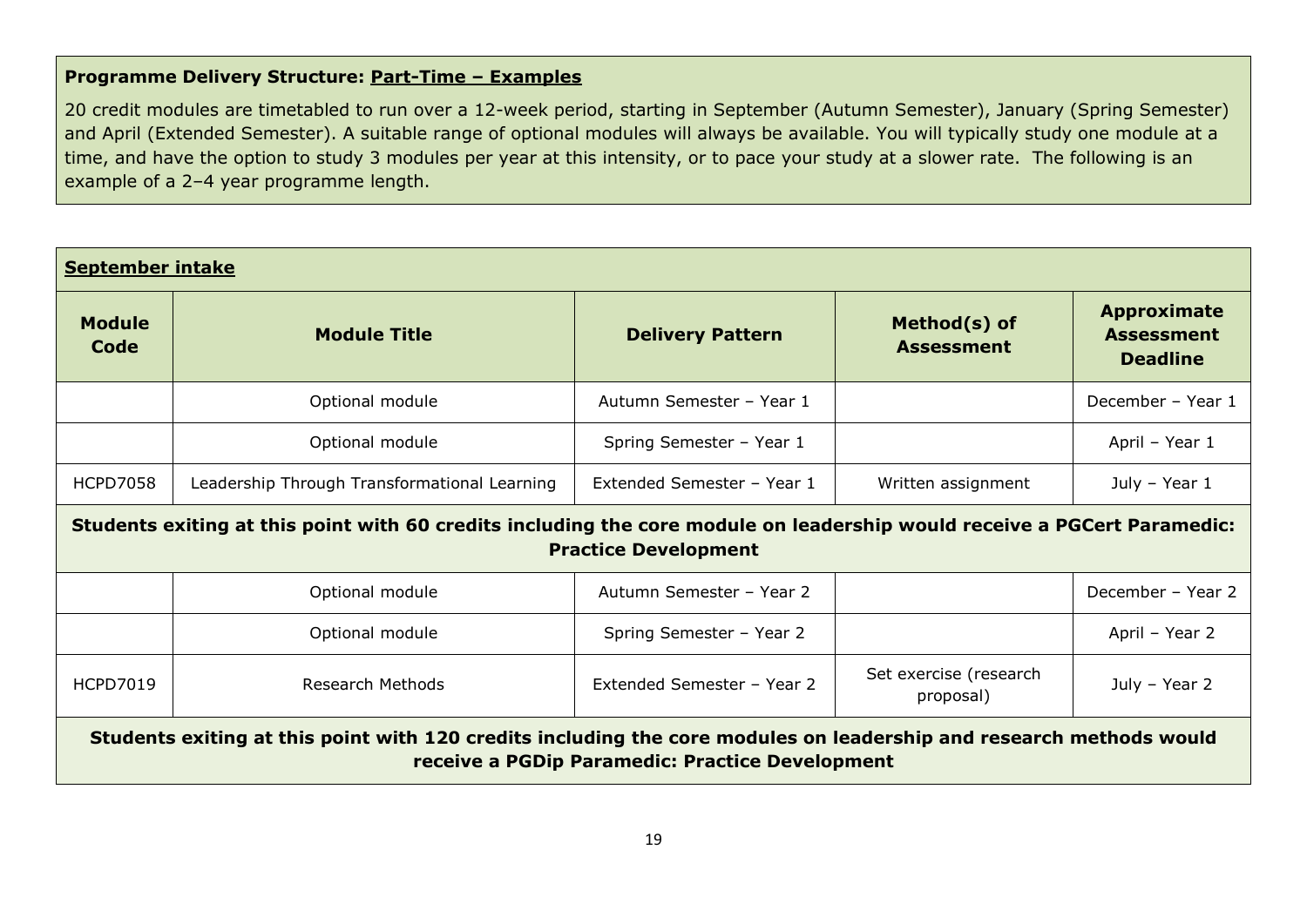| <b>HCPD7020</b><br>or<br>HCPD7021                                                                                                         | Dissertation | Year Long - Year 3 or Year 4 | Dissertation | Within the<br>equivalent of an<br>academic year |
|-------------------------------------------------------------------------------------------------------------------------------------------|--------------|------------------------------|--------------|-------------------------------------------------|
| Students exiting at this point with 180 credits including all core modules would receive an MSc Paramedic: Practice<br><b>Development</b> |              |                              |              |                                                 |

| <b>January intake</b>                                                                                                                                                  |                                                                                                                                                         |                            |                                     |                                                            |  |  |
|------------------------------------------------------------------------------------------------------------------------------------------------------------------------|---------------------------------------------------------------------------------------------------------------------------------------------------------|----------------------------|-------------------------------------|------------------------------------------------------------|--|--|
| <b>Module</b><br>Code                                                                                                                                                  | <b>Module Title</b>                                                                                                                                     | <b>Delivery Pattern</b>    | Method(s) of<br><b>Assessment</b>   | <b>Approximate</b><br><b>Assessment</b><br><b>Deadline</b> |  |  |
| <b>HCPD7058</b>                                                                                                                                                        | Leadership Through Transformational Learning                                                                                                            | Spring Semester - Year 1   | Written assignment                  | April - Year 1                                             |  |  |
|                                                                                                                                                                        | Optional module                                                                                                                                         | Extended Semester - Year 1 |                                     | July - Year 1                                              |  |  |
|                                                                                                                                                                        | Optional module                                                                                                                                         | Autumn Semester - Year 1   |                                     | December - Year 1                                          |  |  |
|                                                                                                                                                                        | Students exiting at this point with 60 credits including the core module on leadership would receive a PGCert Paramedic:<br><b>Practice Development</b> |                            |                                     |                                                            |  |  |
|                                                                                                                                                                        | Optional module                                                                                                                                         | Spring Semester - Year 2   |                                     | July - Year 2                                              |  |  |
|                                                                                                                                                                        | <b>Optional Module</b>                                                                                                                                  | Spring Semester - Year 2   |                                     | April - Year 2                                             |  |  |
| <b>HCPD7019</b>                                                                                                                                                        | Research Methods                                                                                                                                        | Autumn Semester - Year 2   | Set exercise (research<br>proposal) | December - Year 2                                          |  |  |
| Students exiting at this point with 120 credits including the core modules on leadership and research methods would<br>receive a PGDip Paramedic: Practice Development |                                                                                                                                                         |                            |                                     |                                                            |  |  |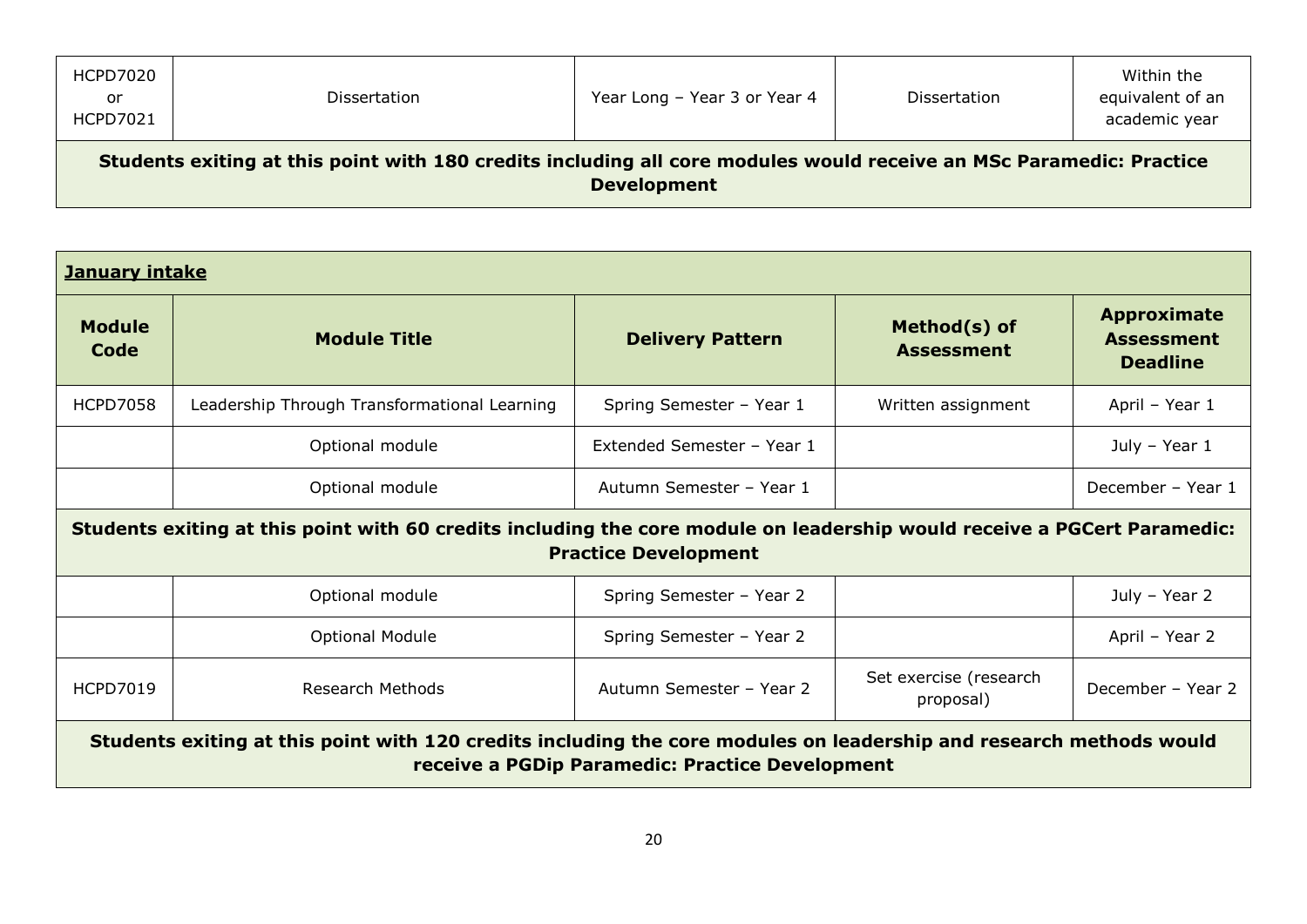|                                                                                                                                           | Optional module     | Extended Semester - Year 3   |                     | April – Year 3                                  |  |
|-------------------------------------------------------------------------------------------------------------------------------------------|---------------------|------------------------------|---------------------|-------------------------------------------------|--|
| <b>HCPD7020</b><br>or<br><b>HCPD7021</b>                                                                                                  | <b>Dissertation</b> | Year Long - Year 3 or Year 4 | <b>Dissertation</b> | Within the<br>equivalent of an<br>academic year |  |
| Students exiting at this point with 180 credits including all core modules would receive an MSc Paramedic: Practice<br><b>Development</b> |                     |                              |                     |                                                 |  |

| <b>April intake</b>   |                                                                                                                                                         |                            |                                     |                                                            |  |  |
|-----------------------|---------------------------------------------------------------------------------------------------------------------------------------------------------|----------------------------|-------------------------------------|------------------------------------------------------------|--|--|
| <b>Module</b><br>Code | <b>Module Title</b>                                                                                                                                     | <b>Delivery Pattern</b>    | Method(s) of<br><b>Assessment</b>   | <b>Approximate</b><br><b>Assessment</b><br><b>Deadline</b> |  |  |
| <b>HCPD7058</b>       | Leadership Through Transformational Learning                                                                                                            | Extended Semester - Year 1 | Written assignment                  | July - Year 1                                              |  |  |
|                       | Optional module                                                                                                                                         | Spring Semester - Year 1   |                                     | April - Year 1                                             |  |  |
|                       | Optional module                                                                                                                                         | Autumn Semester - Year 2   |                                     | December - Year 2                                          |  |  |
|                       | Students exiting at this point with 60 credits including the core module on leadership would receive a PGCert Paramedic:<br><b>Practice Development</b> |                            |                                     |                                                            |  |  |
|                       | Optional module                                                                                                                                         | Spring Semester - Year 2   |                                     | April - Year 2                                             |  |  |
|                       | Optional module                                                                                                                                         | Autumn Semester - Year 3   |                                     | December - Year 3                                          |  |  |
| <b>HCPD7019</b>       | Research Methods                                                                                                                                        | Extended Semester - Year 3 | Set exercise (research<br>proposal) | July - Year 3                                              |  |  |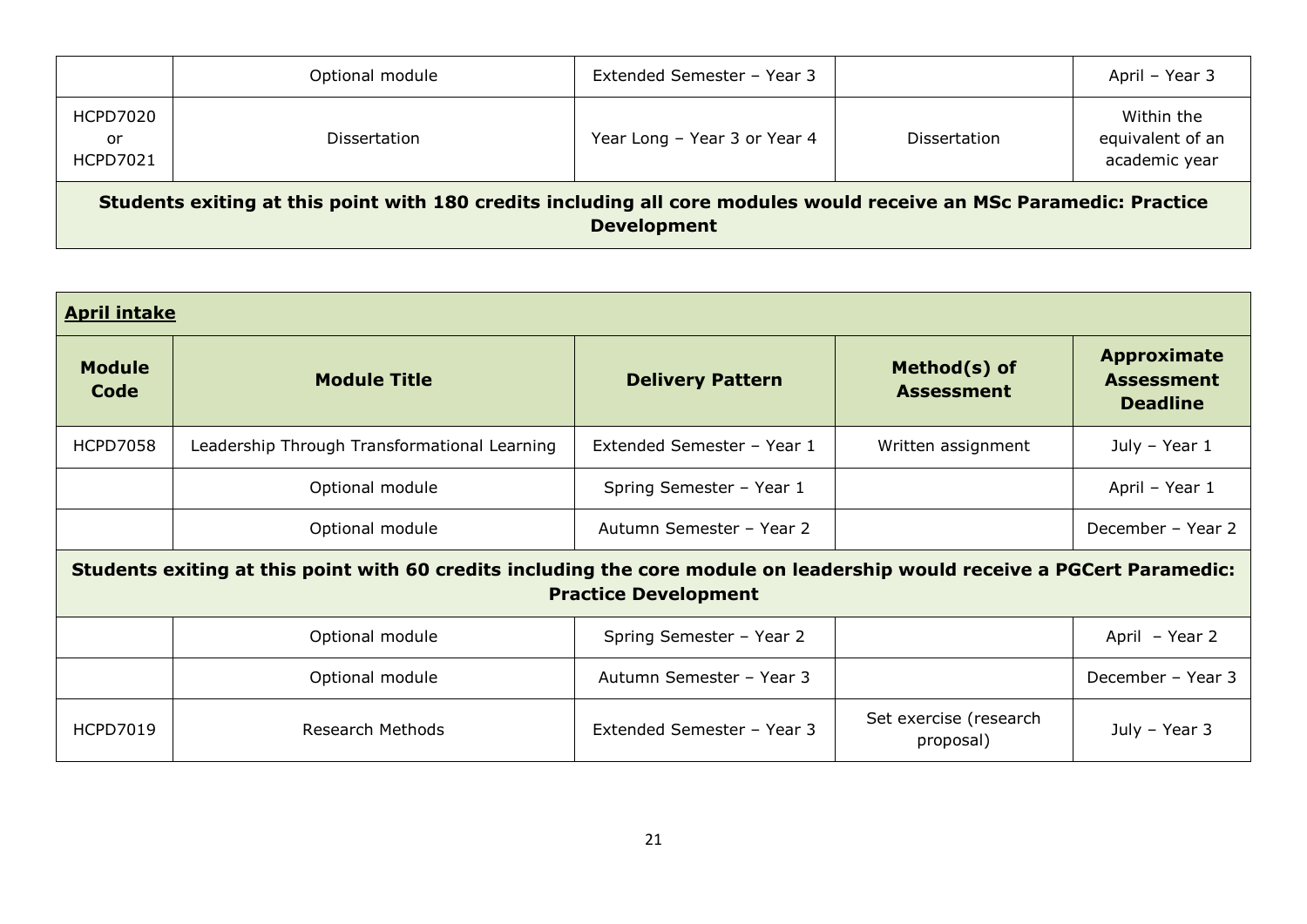| Students exiting at this point with 120 credits including the core modules on leadership and research methods would<br>receive a PGDip Paramedic: Practice Development |                     |                          |                     |                                                 |
|------------------------------------------------------------------------------------------------------------------------------------------------------------------------|---------------------|--------------------------|---------------------|-------------------------------------------------|
|                                                                                                                                                                        | Optional module     | Autumn Semester - Year 4 |                     | December – Year 4                               |
| HCPD7020<br>or<br><b>HCPD7021</b>                                                                                                                                      | <b>Dissertation</b> | Year Long - Year 4       | <b>Dissertation</b> | Within the<br>equivalent of an<br>academic year |
| Students exiting at this point with 180 credits including all core modules would receive an MSc Paramedic: Practice<br><b>Development</b>                              |                     |                          |                     |                                                 |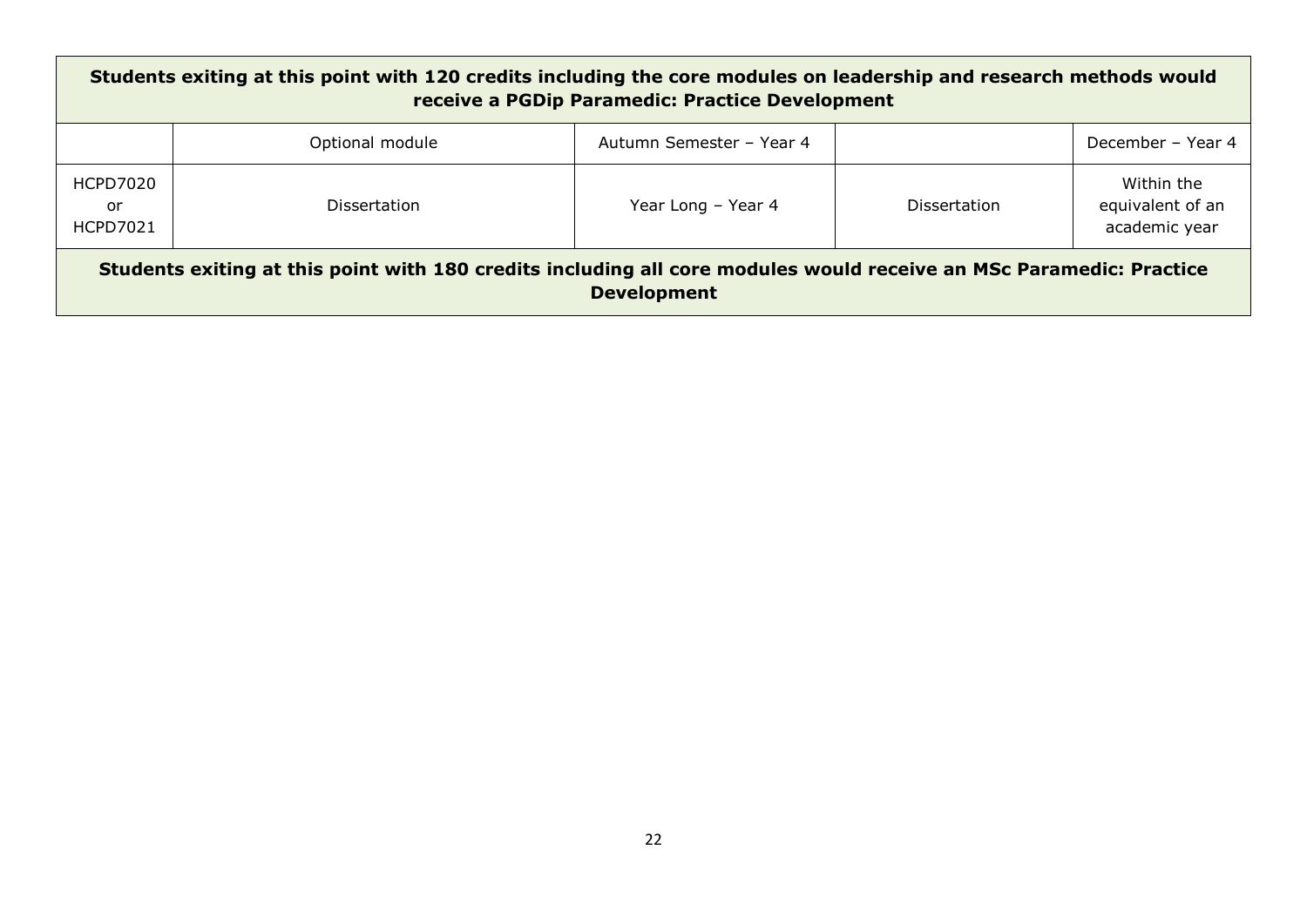# **Programme Delivery Structure: Full-Time – Examples**

20 credit modules are timetabled to run over a 12-week period, starting in September (Autumn Semester), January (Spring Semester) and April (Extended Semester). A suitable range of optional modules will always be available. You will typically study all modules within one academic year, and have the option to complete the year-long dissertation at the same time, or during year 2 in order to complete the full-time route within 2 academic years

| <b>September intake</b>                                                                                                                                                |                                              |                          |                                     |                                                            |
|------------------------------------------------------------------------------------------------------------------------------------------------------------------------|----------------------------------------------|--------------------------|-------------------------------------|------------------------------------------------------------|
| <b>Module</b><br>Code                                                                                                                                                  | <b>Module Title</b>                          | <b>Delivery Pattern</b>  | Method(s) of<br><b>Assessment</b>   | <b>Approximate</b><br><b>Assessment</b><br><b>Deadline</b> |
|                                                                                                                                                                        | Optional module                              | Autumn Semester - Year 1 |                                     | December - Year 1                                          |
| <b>HCPD7058</b>                                                                                                                                                        | Leadership Through Transformational Learning | Autumn Semester - Year 1 | Written assignment                  | December - Year 1                                          |
|                                                                                                                                                                        | Optional module                              | Autumn Semester - Year 1 |                                     | December - Year 1                                          |
| Students exiting at this point with 60 credits including the core module on leadership would receive a PGCert Paramedic:<br><b>Practice Development</b>                |                                              |                          |                                     |                                                            |
|                                                                                                                                                                        | Optional module                              | Spring Semester - Year 1 |                                     | April - Year 1                                             |
| <b>HCPD7019</b>                                                                                                                                                        | <b>Research Methods</b>                      | Spring Semester - Year 1 | Set exercise (research<br>proposal) | April - Year 1                                             |
|                                                                                                                                                                        | Optional module                              | Spring Semester - Year 1 |                                     | April - Year 1                                             |
| Students exiting at this point with 120 credits including the core modules on leadership and research methods would<br>receive a PGDip Paramedic: Practice Development |                                              |                          |                                     |                                                            |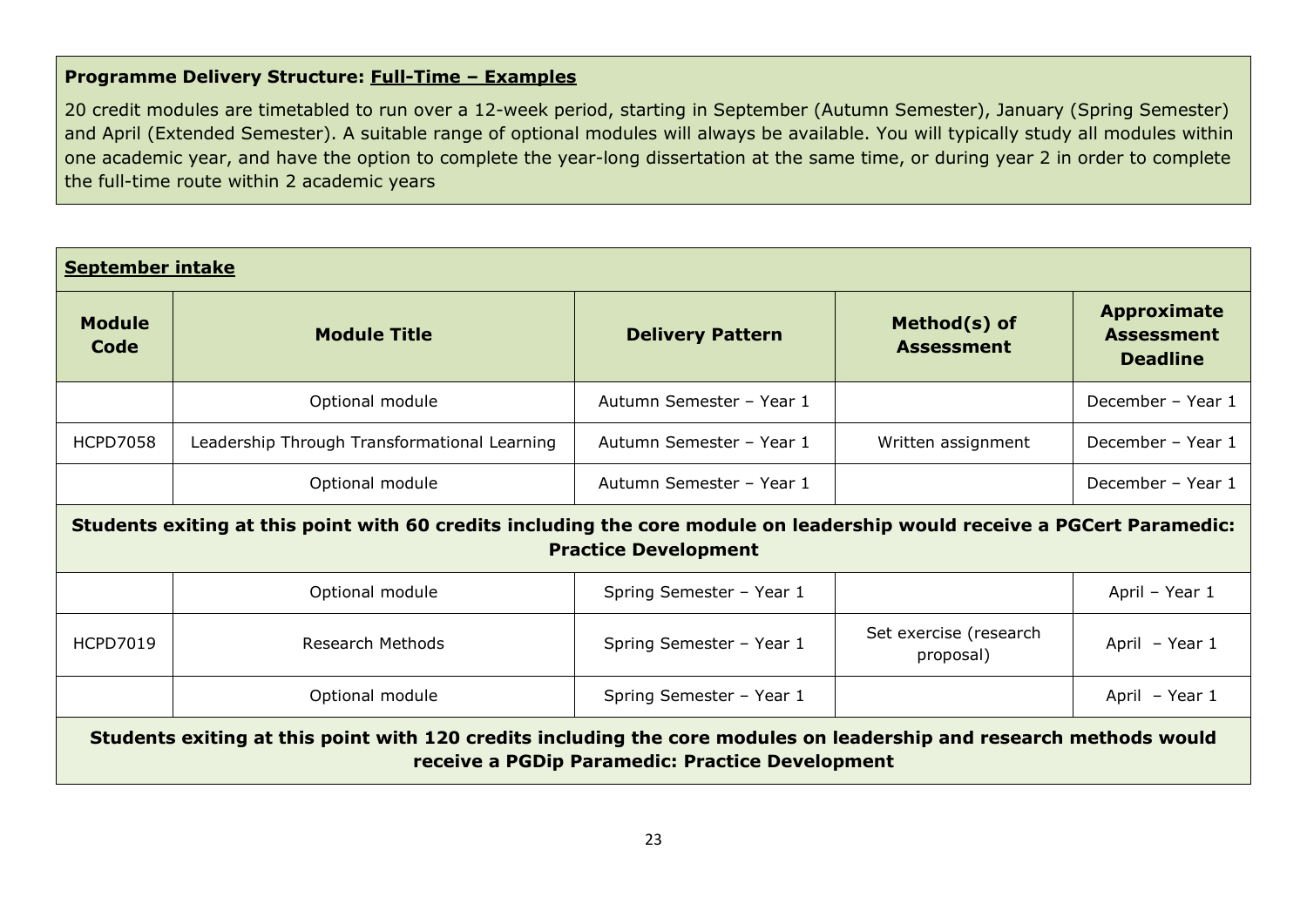| <b>HCPD7020</b><br>or<br>HCPD7021                                                                                                         | Dissertation | Year Long - Year 1 or Year 2 | Dissertation | Within the<br>equivalent of an<br>academic year |
|-------------------------------------------------------------------------------------------------------------------------------------------|--------------|------------------------------|--------------|-------------------------------------------------|
| Students exiting at this point with 180 credits including all core modules would receive an MSc Paramedic: Practice<br><b>Development</b> |              |                              |              |                                                 |

| <b>January intake</b>                                                                                                                                                  |                                              |                            |                                     |                                                            |
|------------------------------------------------------------------------------------------------------------------------------------------------------------------------|----------------------------------------------|----------------------------|-------------------------------------|------------------------------------------------------------|
| <b>Module</b><br>Code                                                                                                                                                  | <b>Module Title</b>                          | <b>Delivery Pattern</b>    | Method(s) of<br><b>Assessment</b>   | <b>Approximate</b><br><b>Assessment</b><br><b>Deadline</b> |
|                                                                                                                                                                        | Optional module                              | Spring Semester - Year 1   |                                     | April - Year 1                                             |
| <b>HCPD7058</b>                                                                                                                                                        | Leadership Through Transformational Learning | Spring Semester - Year 1   | Written assignment                  | April - Year 1                                             |
|                                                                                                                                                                        | Optional module                              | Spring Semester - Year 1   |                                     | April - Year 1                                             |
| Students exiting at this point with 60 credits including the core module on leadership would receive a PGCert Paramedic:<br><b>Practice Development</b>                |                                              |                            |                                     |                                                            |
|                                                                                                                                                                        | Optional module                              | Extended Semester - Year 1 |                                     | July $-$ Year 1                                            |
| <b>HCPD7019</b>                                                                                                                                                        | Research Methods                             | Extended Semester - Year 1 | Set exercise (research<br>proposal) | July $-$ Year 1                                            |
|                                                                                                                                                                        | Optional module                              | Extended Semester - Year 1 |                                     | July - Year $1$                                            |
| Students exiting at this point with 120 credits including the core modules on leadership and research methods would<br>receive a PGDip Paramedic: Practice Development |                                              |                            |                                     |                                                            |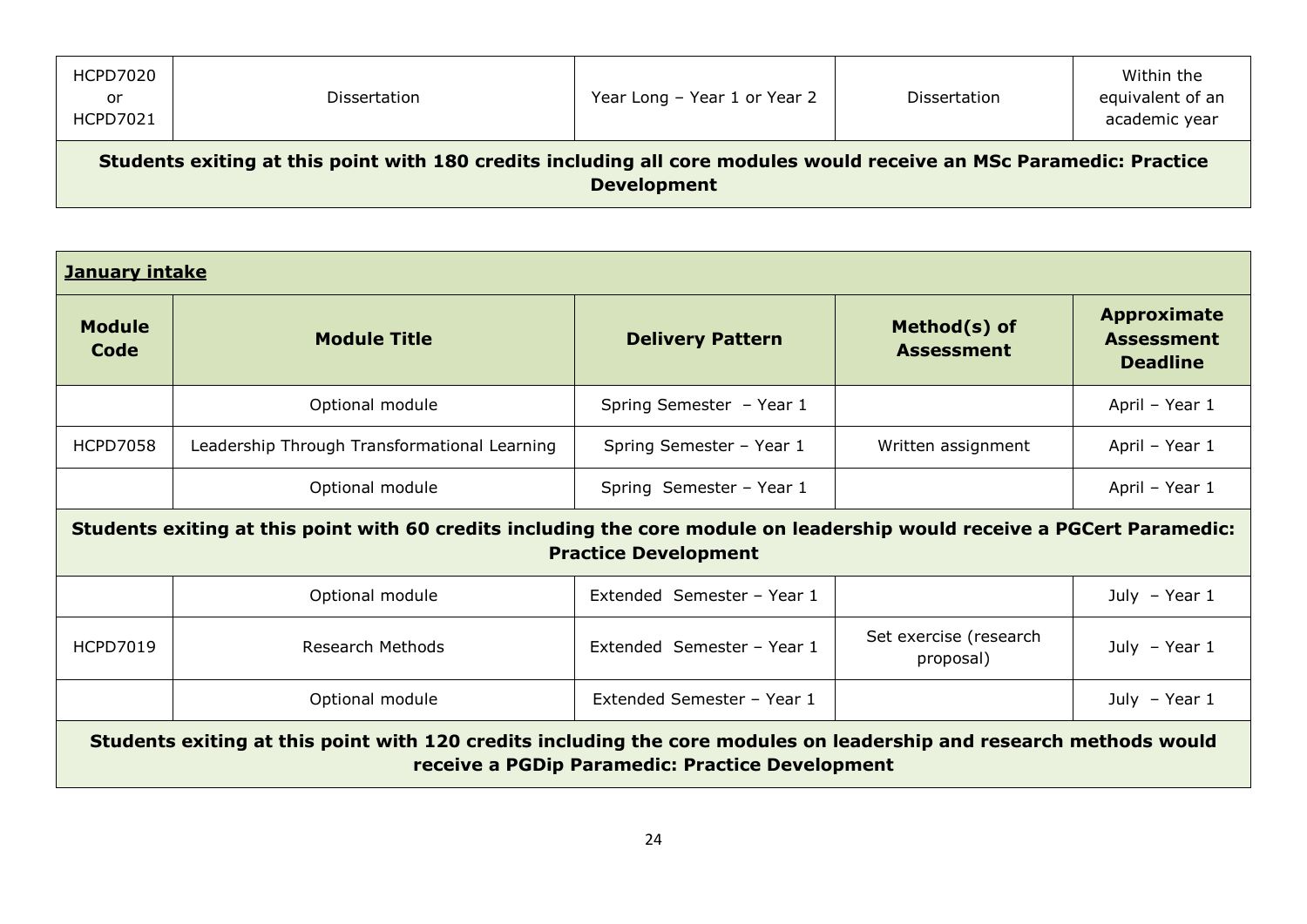|                                                                                                                                           | Optional module     | Spring Semester - Year 1    |                     | July - Year 1                                   |
|-------------------------------------------------------------------------------------------------------------------------------------------|---------------------|-----------------------------|---------------------|-------------------------------------------------|
| <b>HCPD7020</b><br>or<br><b>HCPD7021</b>                                                                                                  | <b>Dissertation</b> | Year Long -Year 1 or Year 2 | <b>Dissertation</b> | Within the<br>equivalent of an<br>academic year |
| Students exiting at this point with 180 credits including all core modules would receive an MSc Paramedic: Practice<br><b>Development</b> |                     |                             |                     |                                                 |

| <b>April intake</b>                                                                                                                                     |                                              |                            |                                     |                                                            |
|---------------------------------------------------------------------------------------------------------------------------------------------------------|----------------------------------------------|----------------------------|-------------------------------------|------------------------------------------------------------|
| <b>Module</b><br>Code                                                                                                                                   | <b>Module Title</b>                          | <b>Delivery Pattern</b>    | Method(s) of<br><b>Assessment</b>   | <b>Approximate</b><br><b>Assessment</b><br><b>Deadline</b> |
|                                                                                                                                                         | Optional module                              | Extended Semester - Year 1 |                                     | July - Year 1                                              |
| <b>HCPD7058</b>                                                                                                                                         | Leadership Through Transformational Learning | Extended Semester - Year 1 | Written assignment                  | July - Year 1                                              |
|                                                                                                                                                         | Optional module                              | Extended Semester - Year 1 |                                     | July - Year 1                                              |
| Students exiting at this point with 60 credits including the core module on leadership would receive a PGCert Paramedic:<br><b>Practice Development</b> |                                              |                            |                                     |                                                            |
|                                                                                                                                                         | Optional module                              | Autumn Semester - Year 1   |                                     | December - Year 1                                          |
| <b>HCPD7019</b>                                                                                                                                         | Research Methods                             | Autumn Semester - Year 1   | Set exercise (research<br>proposal) | December - Year 1                                          |
|                                                                                                                                                         | Optional module                              | Autumn Semester - Year 1   |                                     | December - Year 1                                          |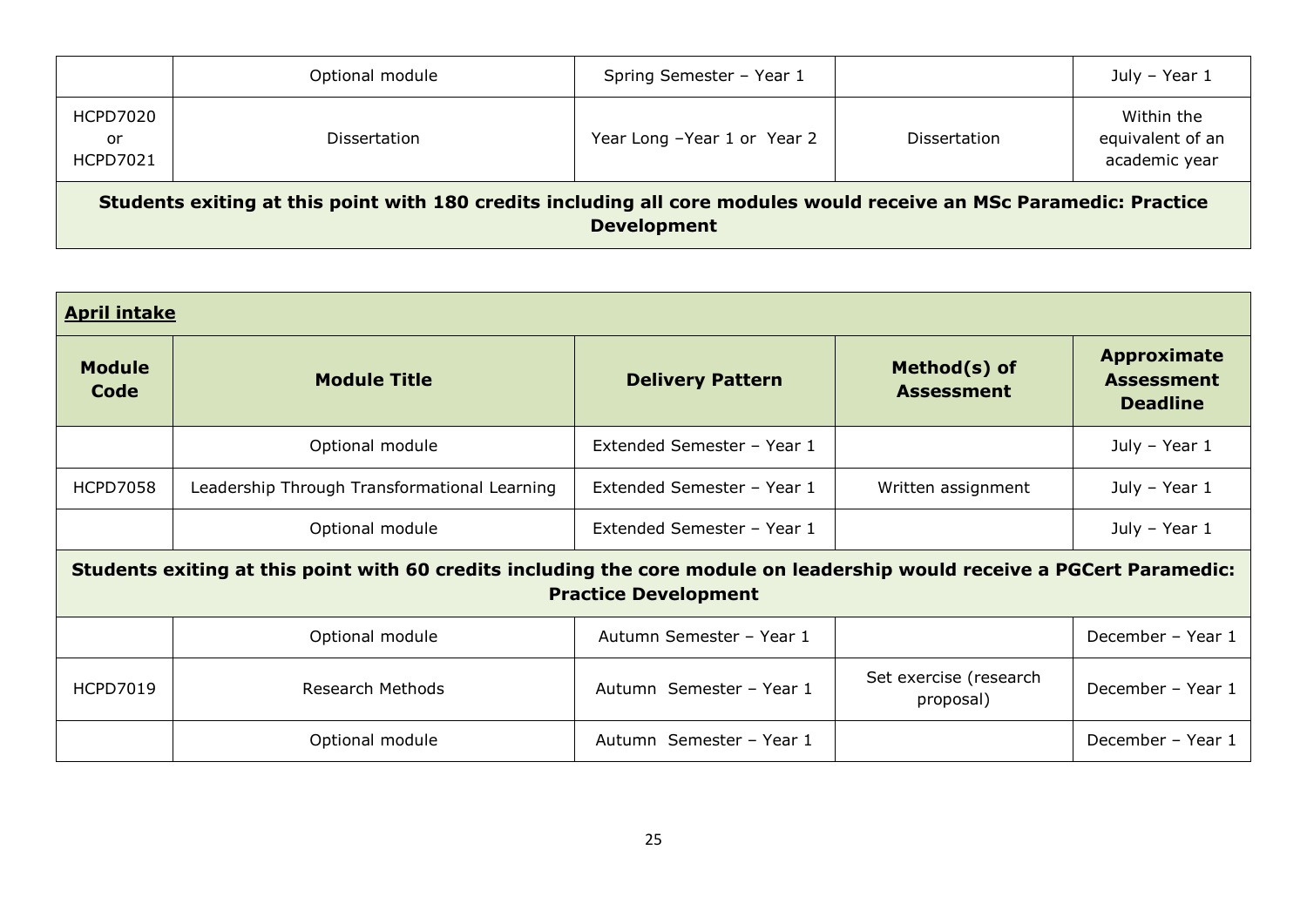| Students exiting at this point with 120 credits including the core modules on leadership and research methods would<br>receive a PGDip Paramedic: Practice Development |                     |                            |                     |                                                 |
|------------------------------------------------------------------------------------------------------------------------------------------------------------------------|---------------------|----------------------------|---------------------|-------------------------------------------------|
| HCPD7020<br>or<br><b>HCPD7021</b>                                                                                                                                      | <b>Dissertation</b> | Year Long Year 1 or Year 2 | <b>Dissertation</b> | Within the<br>equivalent of an<br>academic year |
| Students exiting at this point with 180 credits including all core modules would receive an MSc Paramedic: Practice<br><b>Development</b>                              |                     |                            |                     |                                                 |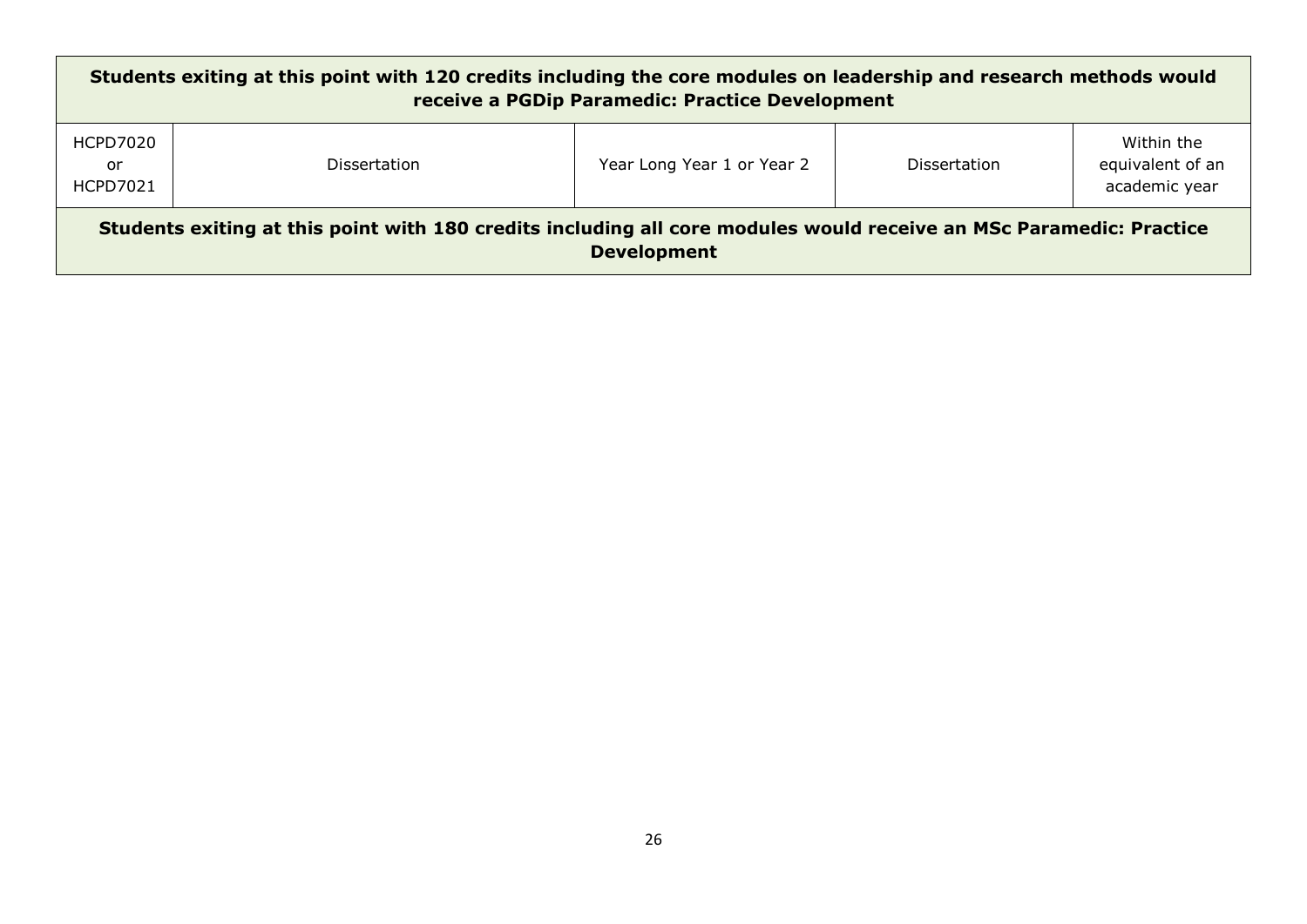# **Exceptions to Academic Regulations**

This programme operates in accordance with the University's Academic Regulations and Academic Procedures and Processes with the following permitted exceptions due to the requirements of the Student Loan Company:

Length of the standard and maximum registration periods.

| Methods for Evaluating and Improving the Quality and Standards of Learning                                                                                                                                                                                      |                                                                                                                                                                                                                                                                                                                                                                                                                             |  |  |
|-----------------------------------------------------------------------------------------------------------------------------------------------------------------------------------------------------------------------------------------------------------------|-----------------------------------------------------------------------------------------------------------------------------------------------------------------------------------------------------------------------------------------------------------------------------------------------------------------------------------------------------------------------------------------------------------------------------|--|--|
| <b>Mechanisms used for the Review</b><br>and Evaluation of the Curriculum<br>and Learning, Teaching and<br><b>Assessment Methods</b>                                                                                                                            | <b>Module Evaluation</b><br>$\bullet$<br>Programme Validation and Periodic Review<br>$\bullet$<br><b>Annual Monitoring</b><br>$\bullet$<br>Peer Review of Teaching<br>$\bullet$<br><b>External Examiner Reports</b><br>$\bullet$<br>Student Success and Quality Assurance Committee<br>$\bullet$                                                                                                                            |  |  |
| <b>Mechanisms used for gaining and</b><br>responding to feedback on the<br>quality of teaching and the<br>learning experience - gained<br>from: Students, graduates,<br>employers, placement and work-<br>based learning providers, other<br>stakeholders, etc. | Staff Student Forum (for those programmes with<br>$\bullet$<br>specific cohort start and end dates).<br>Module Evaluation Forms<br>$\bullet$<br>Programme Evaluation: National Student Survey, UK<br>$\bullet$<br><b>Engagement Survey</b><br>Module/Programme/Personal tutorials<br>$\bullet$<br>Meetings with External Examiners<br>$\bullet$<br>Meetings with stakeholders / commissioners of<br>$\bullet$<br>programmes |  |  |

| <b>Date of Programme Specification</b><br><b>Production:</b>                                           | October 2018 |  |
|--------------------------------------------------------------------------------------------------------|--------------|--|
| Date Programme Specification was<br>last updated:                                                      | July 2021    |  |
| For further information about this programme, refer to the programme page on<br>the University website |              |  |

**The following information has implications for potential international applicants who require a Tier 4 visa to study in the UK**